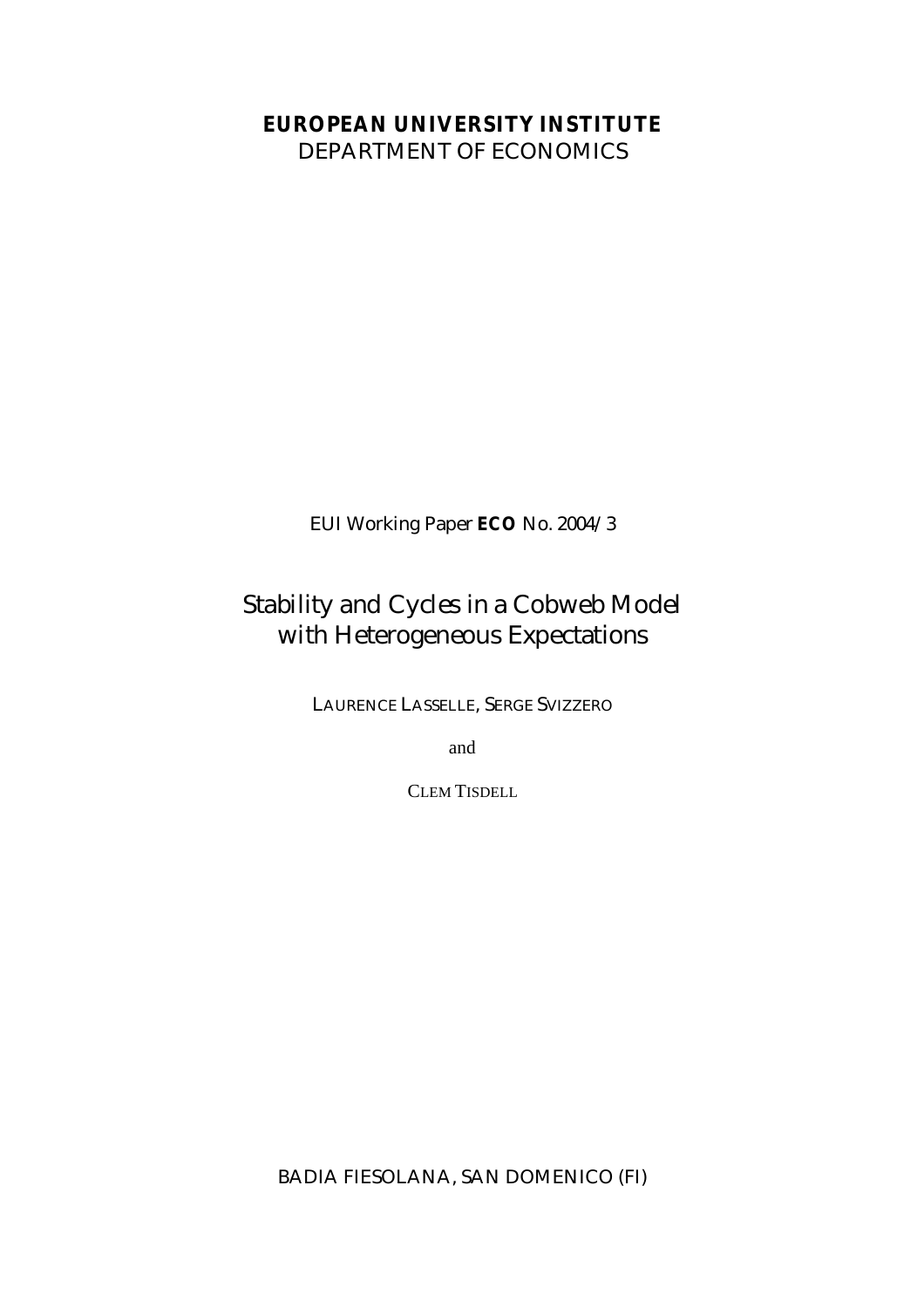All rights reserved. No part of this paper may be reproduced inany form Without permission of the author(s).

©2004 Laurence Lasselle, Serge Svizzero and Clem Tisdell Published in Italy in January 2004 European University Institute Badia Fiesolana I-50016 San Domenico (FI) Italy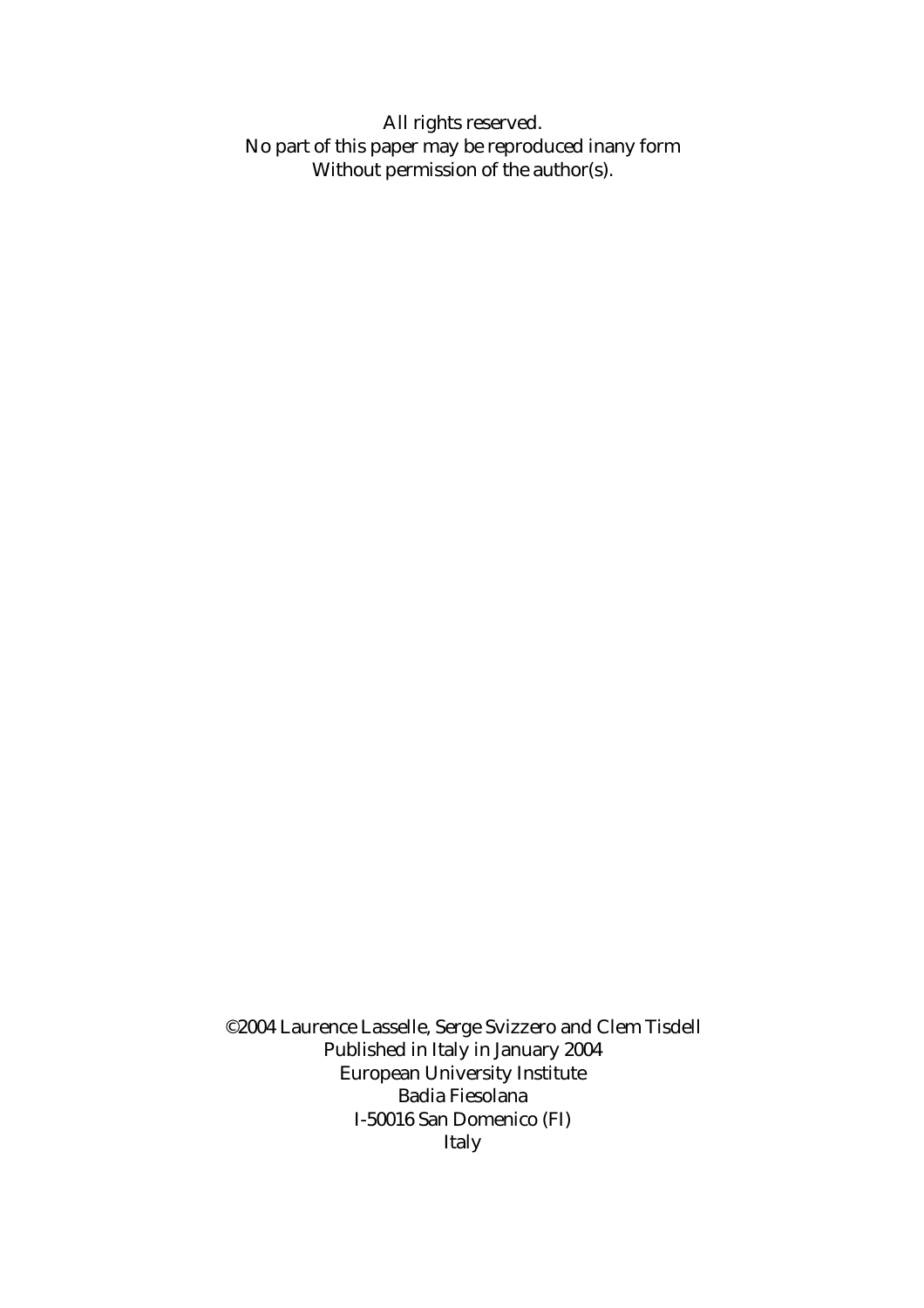### **Stability and Cycles in a Cobweb Model**

#### **with Heterogeneous Expectations**

Laurence Lasselle<sup>\*</sup> Jean Monnet Fellow, Economics Department, European University Institute, Italy Economics Department, University of St. Andrews, U.K.

> Serge Svizzero CERESUR, University of La Réunion, France

> > Clem Tisdell University of Queensland, Australia

> > > December 2003

#### *Abstract*

 $\overline{a}$ 

We investigate the dynamics of a cobweb model with heterogeneous beliefs, generalising the example of Brock and Hommes (1997). We examine situations where the agents form expectations by using either perfect foresight, or a form of adaptive expectations with limited memory defined from the last two prices. We specify conditions that generate cycles. These conditions depend on a set of factors that includes the proportion of rational agents, the intensity of switching between beliefs, and the adaption parameter. We show that both Flip bifurcation and Neimark-Sacker bifurcation can occur as primary bifurcation when the steady state is unstable.

**JEL Classification:** C62, D84, E30.

**Key Words:** Bounded rationality, Cobweb model, Flip bifurcation, Neimark-Sacker bifurcation, Rational expectations.

<span id="page-2-0"></span><sup>\*</sup> Corresponding author : University of St. Andrews, Department of Economics, St. Andrews, Fife, KY16 9AL, U.K.

E-mail: LL5@st-andrews.ac.uk, Tel: 00 44 1334 462 451, Fax: 00 44 1334 462 444.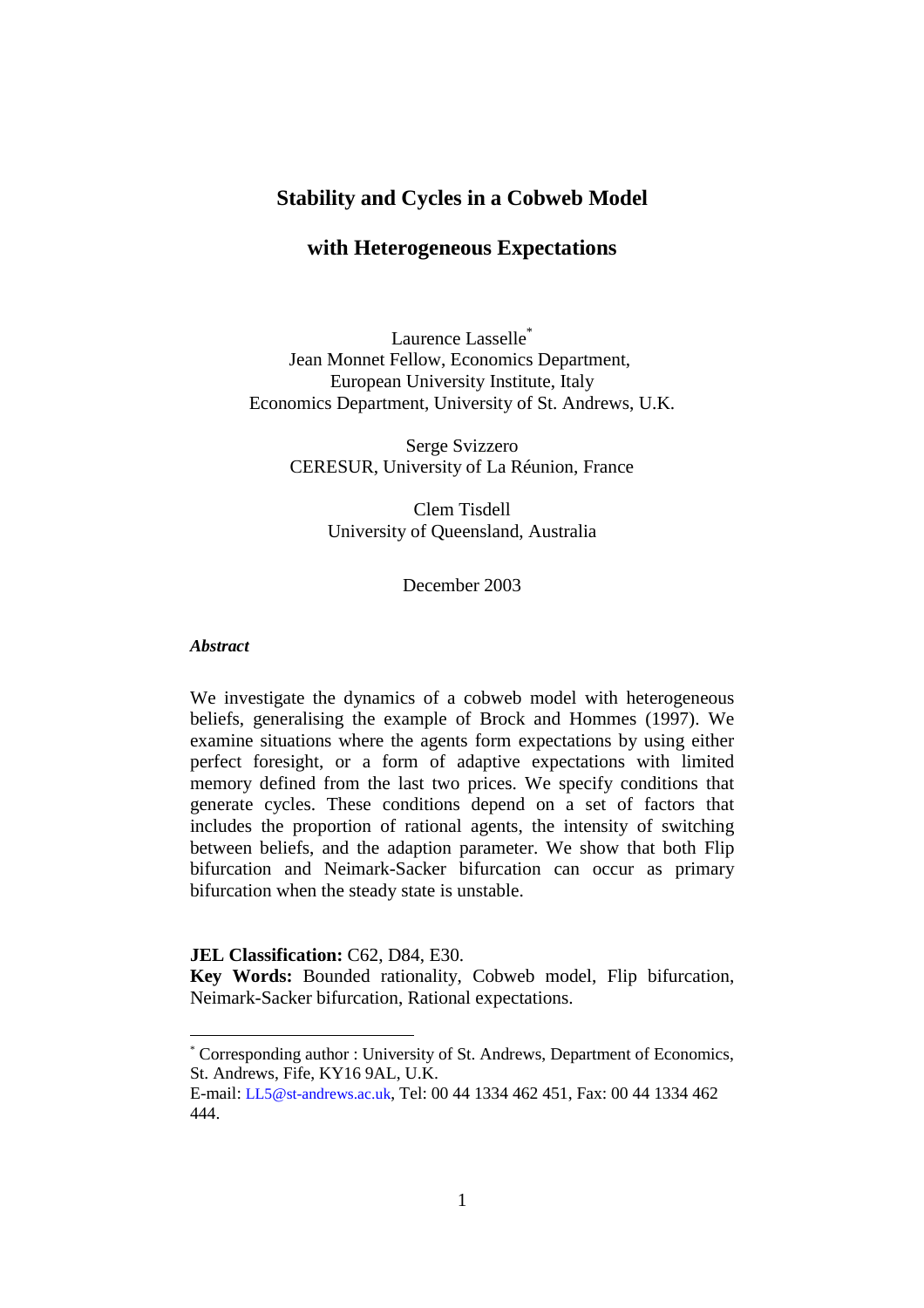# **Stability and Cycles in a Cobweb Model with Heterogeneous Expectations**

#### **1. Introduction**

 $\overline{a}$ 

As first developed in the cobweb model of Brock and Hommes (1997), expectation formation arising from rational choice between various costly forecasts may generate equilibrium instability. Brock and Hommes (1997) presented a systematic dynamical analysis based on the new concept of Adaptively Rational Equilibrium Dynamics (ARED). The present paper further develops this approach and aims at characterising such instability. We show that when the steady state is unstable, supercritical Flip bifurcation as well as Neimark-Sacker bifurcation<sup>[1](#page-3-0)</sup> can occur under specific conditions. The resulting cycles can be attracting for a set of parameters.

Over the past decade, a growing number of papers have dealt with the role of heterogeneous expectations in generating instability (Chiarella and He, 1998, 2001; Franke and Neseman, 1999; Goeree and Hommes, 2000; Hommes, 1991). While economic implications of these studies are

<span id="page-3-0"></span><sup>&</sup>lt;sup>1</sup> Both types of primary bifurcation were also present in a cobweb model with homogeneous and adaptive expectations (Hommes, 1998).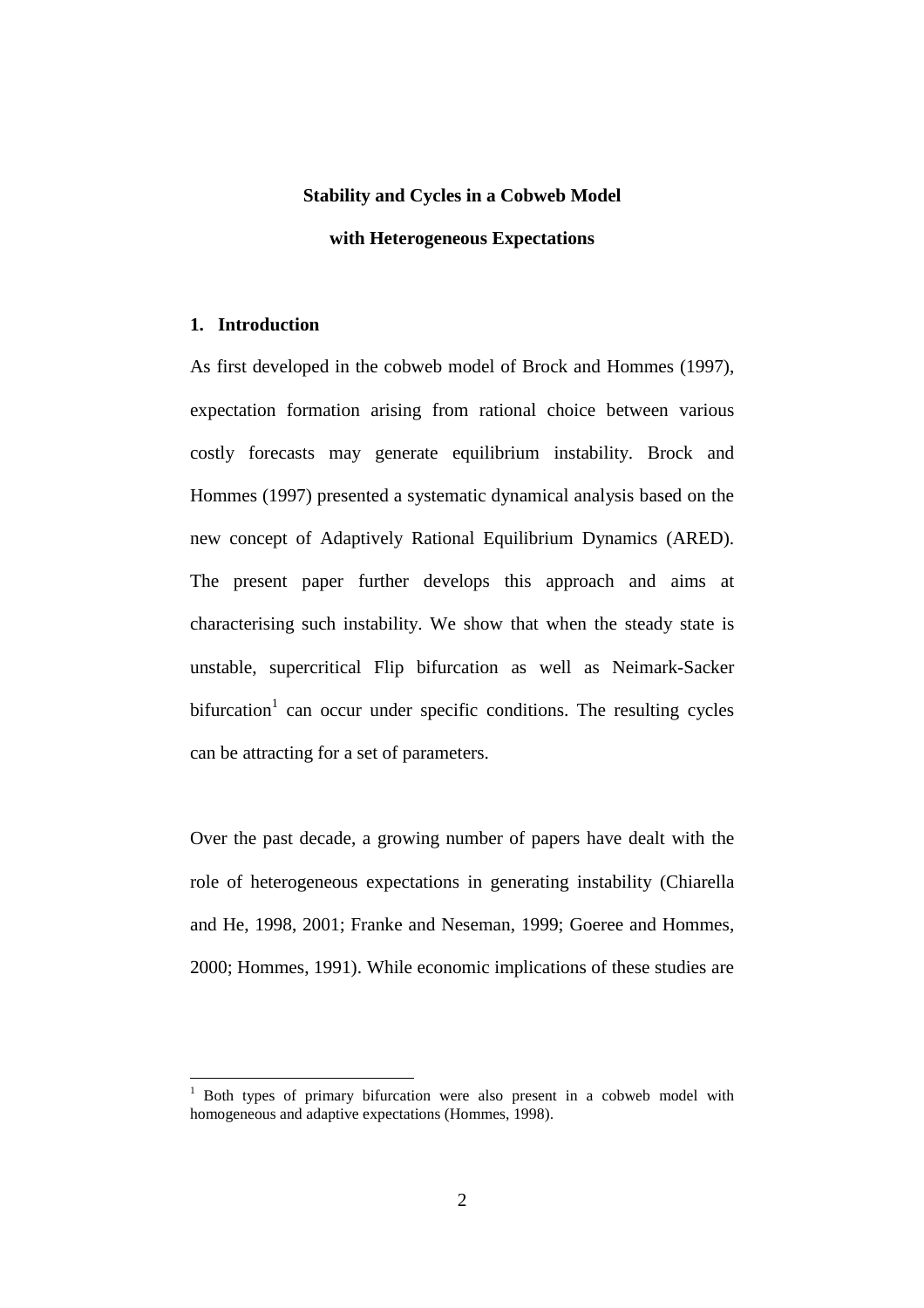obvious for some specific markets,<sup>[2](#page-4-0)</sup> most papers, including ours, are based on the simple cobweb model since it appears to be a useful tool.

The framework as well as the economic meaning of this paper are close to those of Brock and Hommes<sup>[3](#page-4-1)</sup> (1997).

Let us first consider the framework. Expectation formation is modeled as an economic decision. Indeed, producers choose a predictor between two expectation functions. The predictor's performance is defined as the net realized profits in the most recent period less the cost associated with the predictor. Depending on this performance, each producer may at every period switch from a predictor to another. For producers as a whole, this switching process, which is perfectly endogenous, may occur at various levels of intensity.

Let us now turn to the economic meaning of this class of models (Brock and Hommes, 1997; Branch, 2002). Under the previous assumptions on the expectation formation and the ARED concept, the instability of the steady state is generated by a simple but powerful economic mechanism which could be intuitively described as follows.<sup>[4](#page-4-2)</sup>

<span id="page-4-0"></span> $2$  See for instance Frankel and Froot (1990) for concerns related to the Foreign Exchange Market.

<span id="page-4-1"></span><sup>&</sup>lt;sup>3</sup> See also Brock and Hommes (1995).

<span id="page-4-2"></span><sup>4</sup> A basic but necessary assumption used in the literature on this topic is the local instability of the steady state when all agents use the less sophisticated predictor. For that purpose, the slope of the supply function must be larger than the absolute value of the slope of the demand function.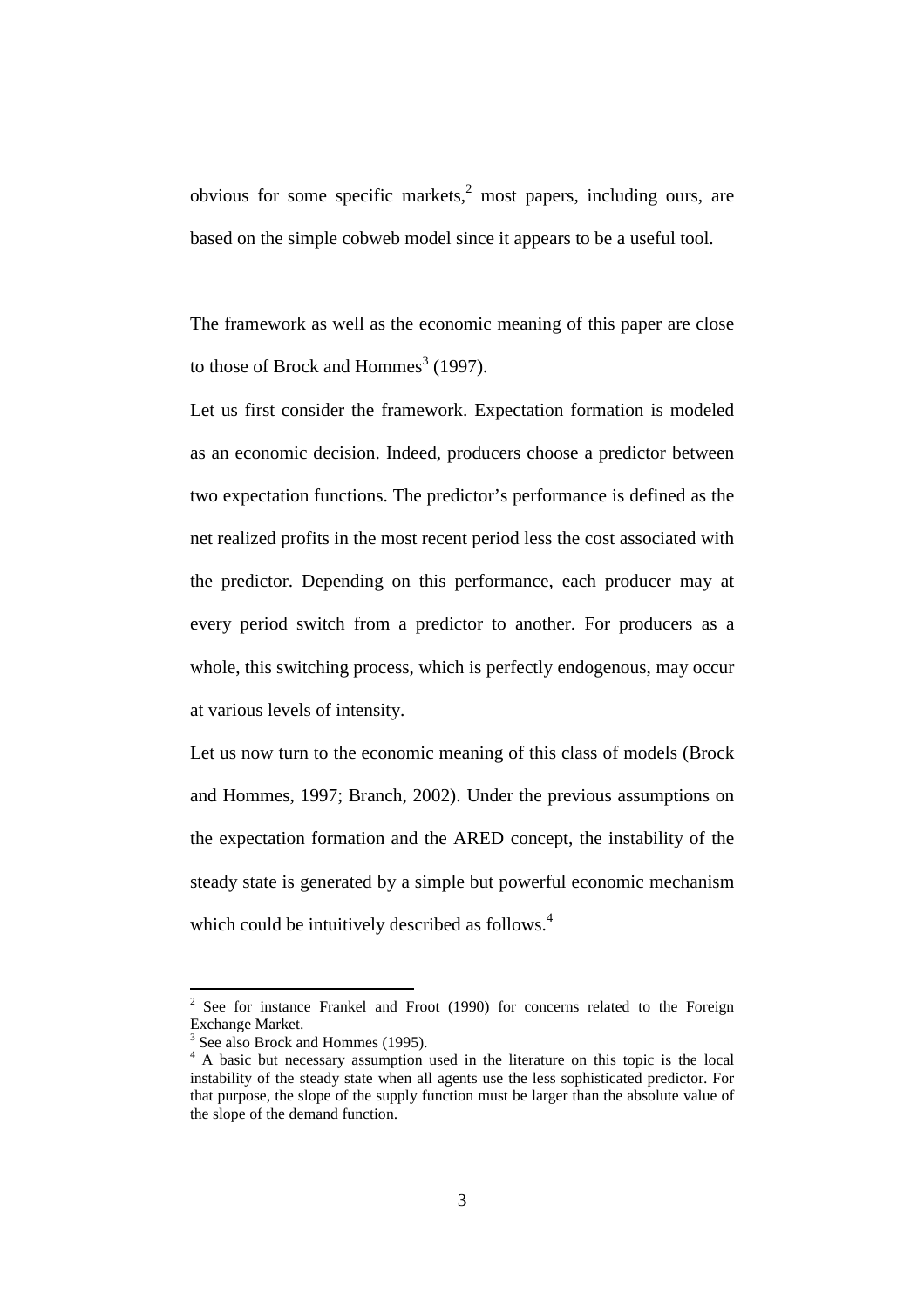On the one hand, when the price is close to its steady-state value, very few agents use the most sophisticated predictor since its cost exceeds the benefits of its forecast. Therefore, the distance between the current price and its steady-state value grows large over time.

On the other hand, while its cost is significant, the sophisticated predictor provides a better net return when the current price is far from its steady-state value. Thus, the distance between both prices gets smaller over time.

Consequently, price oscillations are endogenously generated in the steady-state neighbourhood.

Our main contribution is to show that the mechanism described above may lead to the possibility of cycles through primary bifurcations. Their existence is directly linked to our definition of the expectation functions. While Brock and Hommes (1997) assume that costly rational expectations are competing with costless naïve expectations, we replace the latter by costless adaptive expectations. More precisely, we assume that adaptive expectations are a weighted average of the last two prices. Such an assumption<sup>5</sup> which is crucial for our results, seems to be more

<span id="page-5-0"></span> $<sup>5</sup>$  This assumption is present in Hommes (1998) who studies the homogeneous cobweb</sup> model. A similar formulation is also used in the cobweb model of Chiarella and He (1998).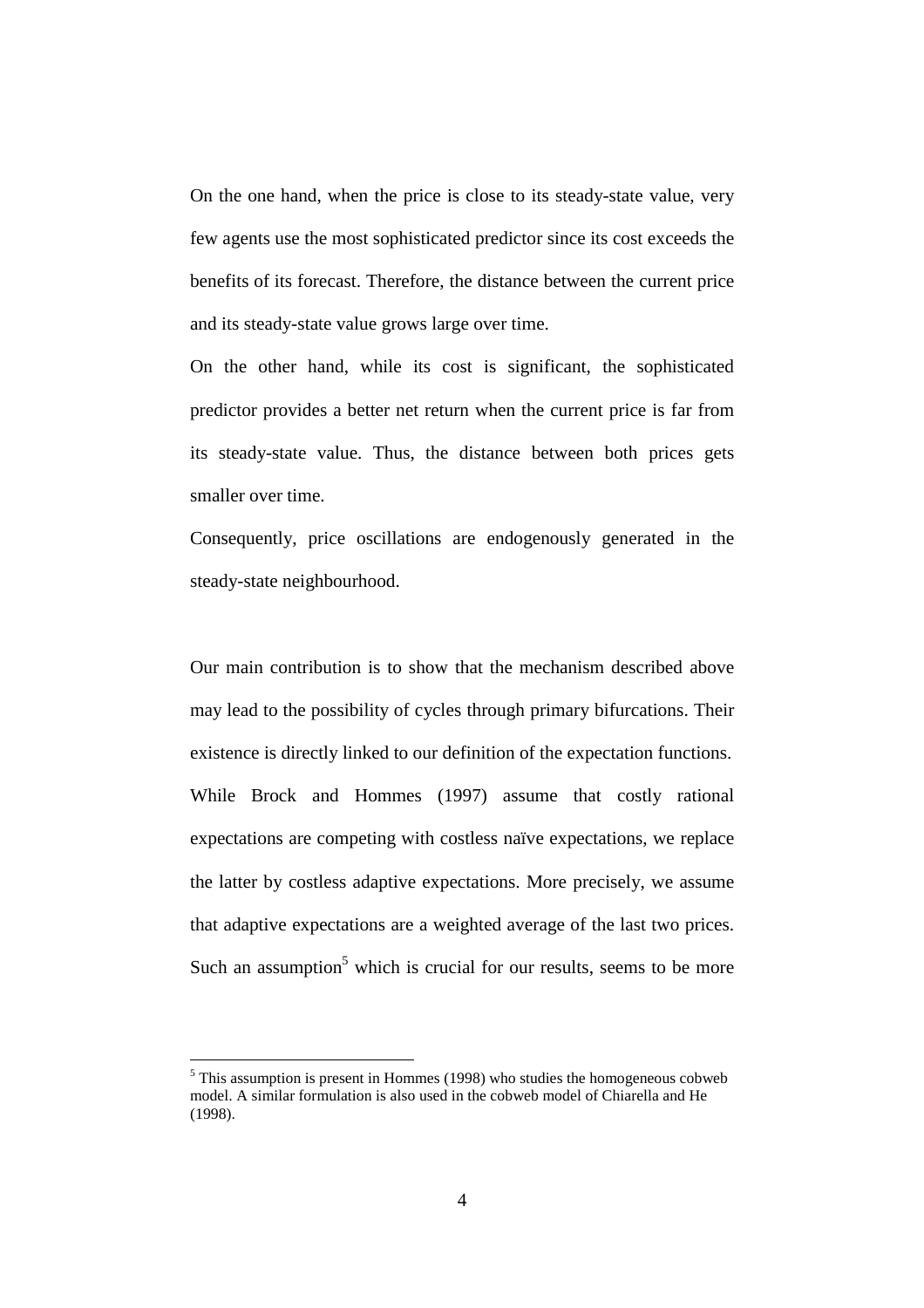appropriate than those used previously, for instance by Brock and Hommes (1997) or by Branch (2002).

Indeed, it should be noted that our costless predictor is not too unsophisticated. Our predictor is a reasonable forecasting strategy for boundedly rational agents.<sup>[6](#page-6-0)</sup> According to proponents of Bounded Rationality Theory, such as Simon (1957) or Baumol and Quandt (1964), our assumption may be justified as follows. First, it is often believed that the agents can loose or forget information quickly. We can then imagine that beyond two periods they don't keep the information about prices. Second, one could also think that agents could also believe that the prices observed more than two periods ago will have no impact (or so little) impact on future prices that it is not necessary to take account of that information. Third, one could conjecture that the extracost in keeping and taking that information into account would exceed the extra benefit to be obtained. Therefore, it would be "economically rational" not to take these earlier prices into account in the prediction function. Fourth, as suggested by Simon (1957), this strategy may simply be connected to the limited capacity of individuals to store and process information.

<span id="page-6-0"></span><sup>&</sup>lt;sup>6</sup> The reference to bounded rationality is quite common in the literature on heterogeneous expectations. See for instance Hommes (2000).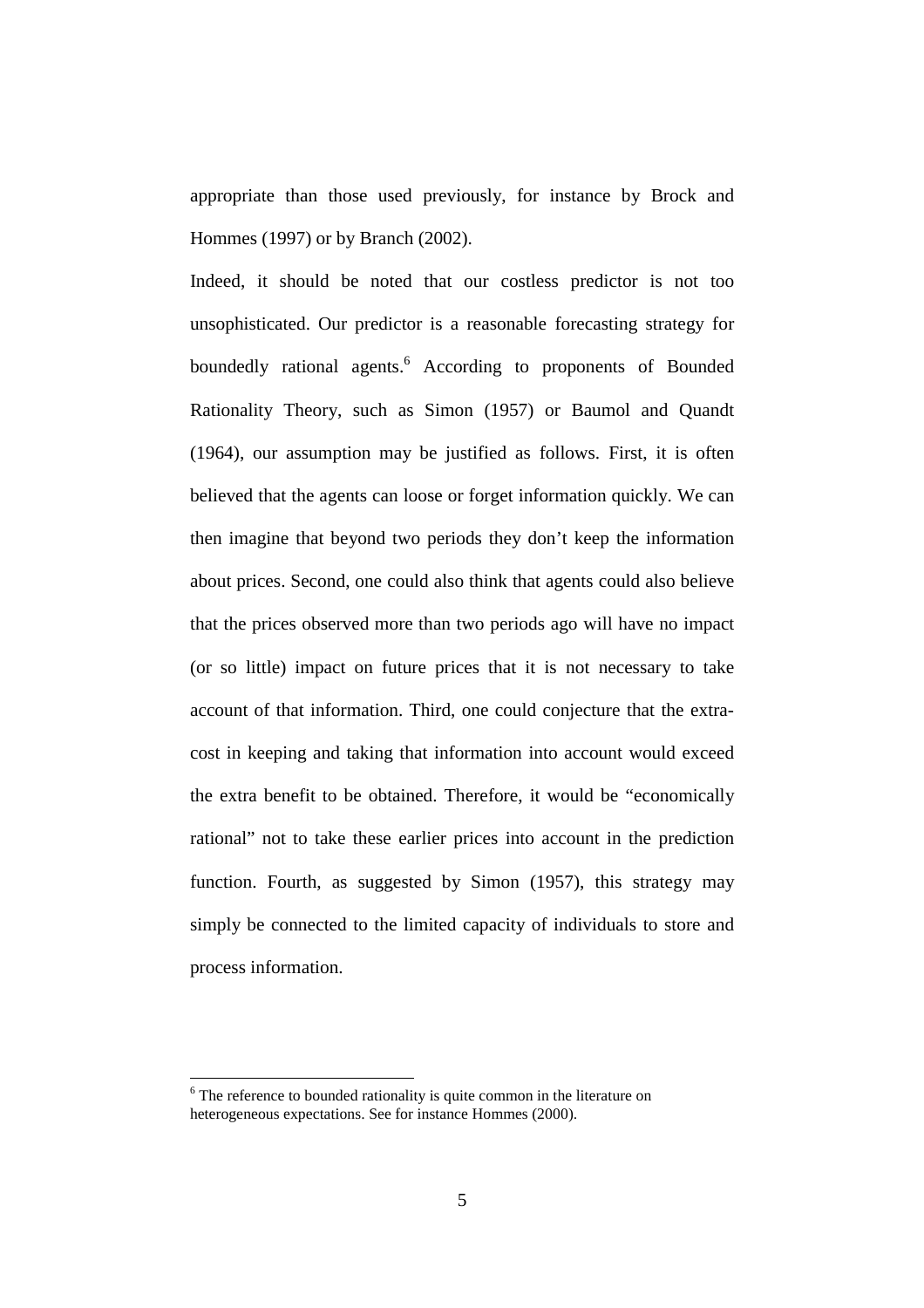It should also be mentioned that it seems to be intuitive that the more sophisticated a predictor is, the more costly it is. In his theorem 8, Branch (2002, p. 77) considers a model similar to ours, i.e. a model with rational versus adaptive expectations. Although the adaptive expectations he refers to are a weighted average (with exponentially declining weights) of all past prices, he assumes that their cost is nil. However, costless adaptive expectations seem to be more realistic when they are based on a finite number of price observations, as we assume.<sup>[7](#page-7-0)</sup>

Given the existing literature derived from Brock and Hommes (1997), our model allows us to derive two new results.

First, the model of Brock and Hommes (1997) becomes a special case of our model. Indeed, the naïve expectations they consider correspond to our adaptive expectations when all weight is put on the more recent price. As we consider an expectation function with two lags, the dimension of the dynamical system of our model increases from 2 to 3. Due to this change, we are able to demonstrate the existence of a new type of primary bifurcation, namely a primary Neimark-Sacker bifurcation.<sup>[8](#page-7-1)</sup>

<span id="page-7-0"></span> $<sup>7</sup>$  In our case, they are based on the two most recent prices.</sup>

<span id="page-7-1"></span><sup>&</sup>lt;sup>8</sup> See Proposition 3. For a mathematical exposition of bifurcations, we refer to Kuznetsov (2000).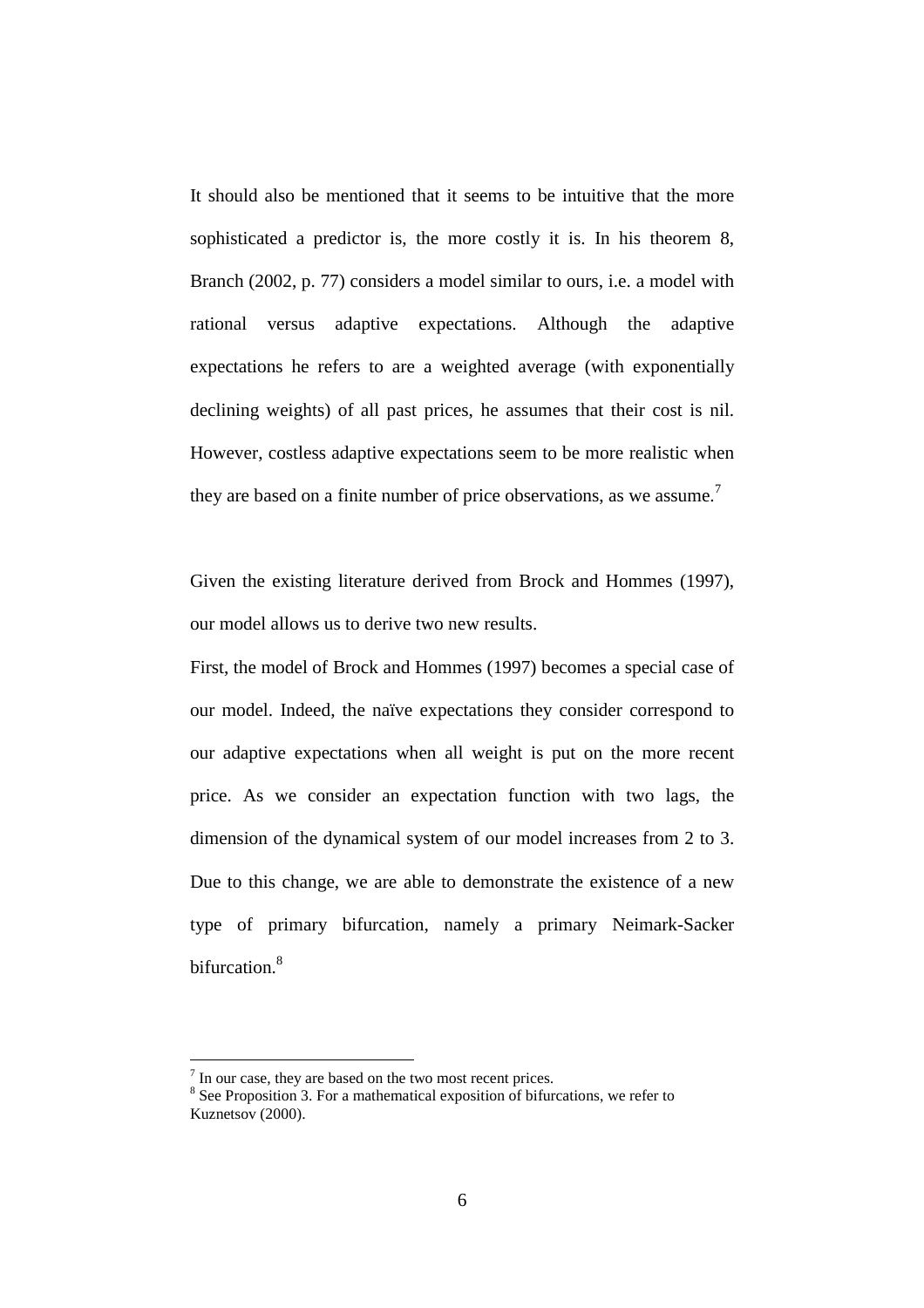Second, Branch (2002, pp. 77-78) studies a model close to ours where agents choose between a costly predictor and a costless adaptive predictor defined as a weighted average of all past prices. One of his main conclusions (Theorem 8, p. 77) stated that the stability conditions of the steady state are broader when adaptive expectations put "enough" weight on the past. Our conclusion is more cautious. First, the stability zone is wider when the agents base their adaptive expectations on both past prices with more weight on the most recent price. Second, the instability of the steady state may lead to stable cycles. On the one hand, these cycles may appear when the agents put "enough" weight on the current price (cycles occurring through a Flip bifurcation). On the other hand, stable cycles can also occur when the agents put "reduced" weight on the most recent price (cycles occurring through the Neimark-Sacker bifurcation).

The paper is organized as follows. The cobweb model and its dynamics under rational versus adaptive expectations are presented in Section 2. The stability conditions of the steady state and of periodic equilibria are stated in Section 3. Section 4 concludes.

#### **2. The Cobweb Model with Rational vs Adaptive Expectations**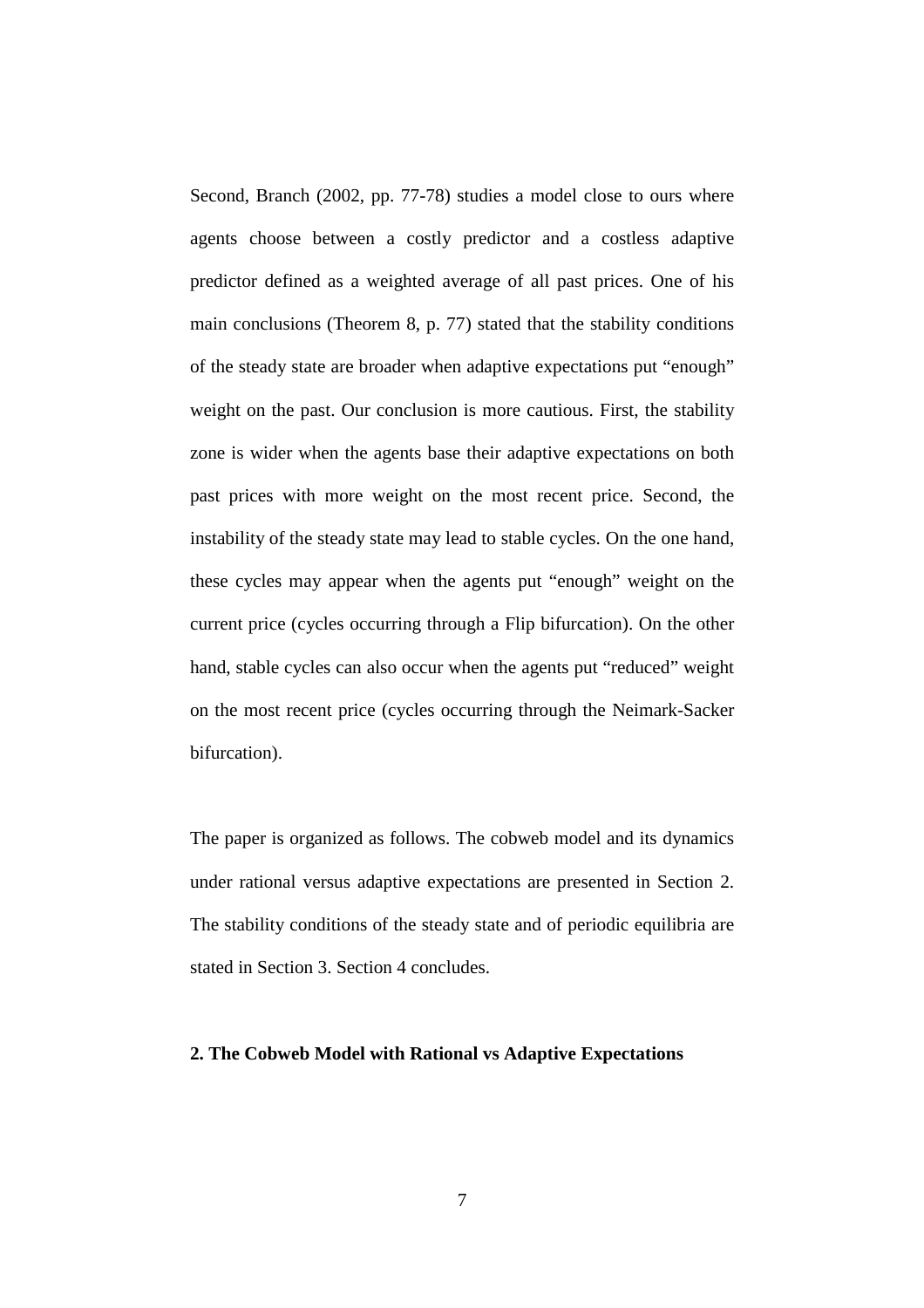We are going to present an extension of the model of Brock and Hommes (1997) that focuses on the case of rational versus naïve expectations. The only two changes to their framework are the following. On the one hand, we consider the introduction of an adaptive expectation function with two lags rather than naïve expectations. On the other hand, the analysis is based on the relative number of agents using rational expectations compared to the number of agents using adaptive expectations, denoted by  $n_1$ . Although the second change is just a matter of presentation, the first change, through small, leads to significant differences in results. To make the results comparable with these of Brock and Hommes (1997), we follow closely their setup. More recently, Branch (2002) considers a more generalised setting. Indeed, he examines in detail the stability properties of the cobweb model when agents can choose between three predictors: the perfect-foresight predictor, the naïve predictor and adaptive beliefs. We will discuss our results with respect to his in the next section.

In the Brock and Hommes (1997) framework, supply decisions are made by choosing the output that maximises expected profits subject to the one-period production lag. That is,

$$
\max_{q} \left( p_{t+1}^e \, q - c(q) \right)
$$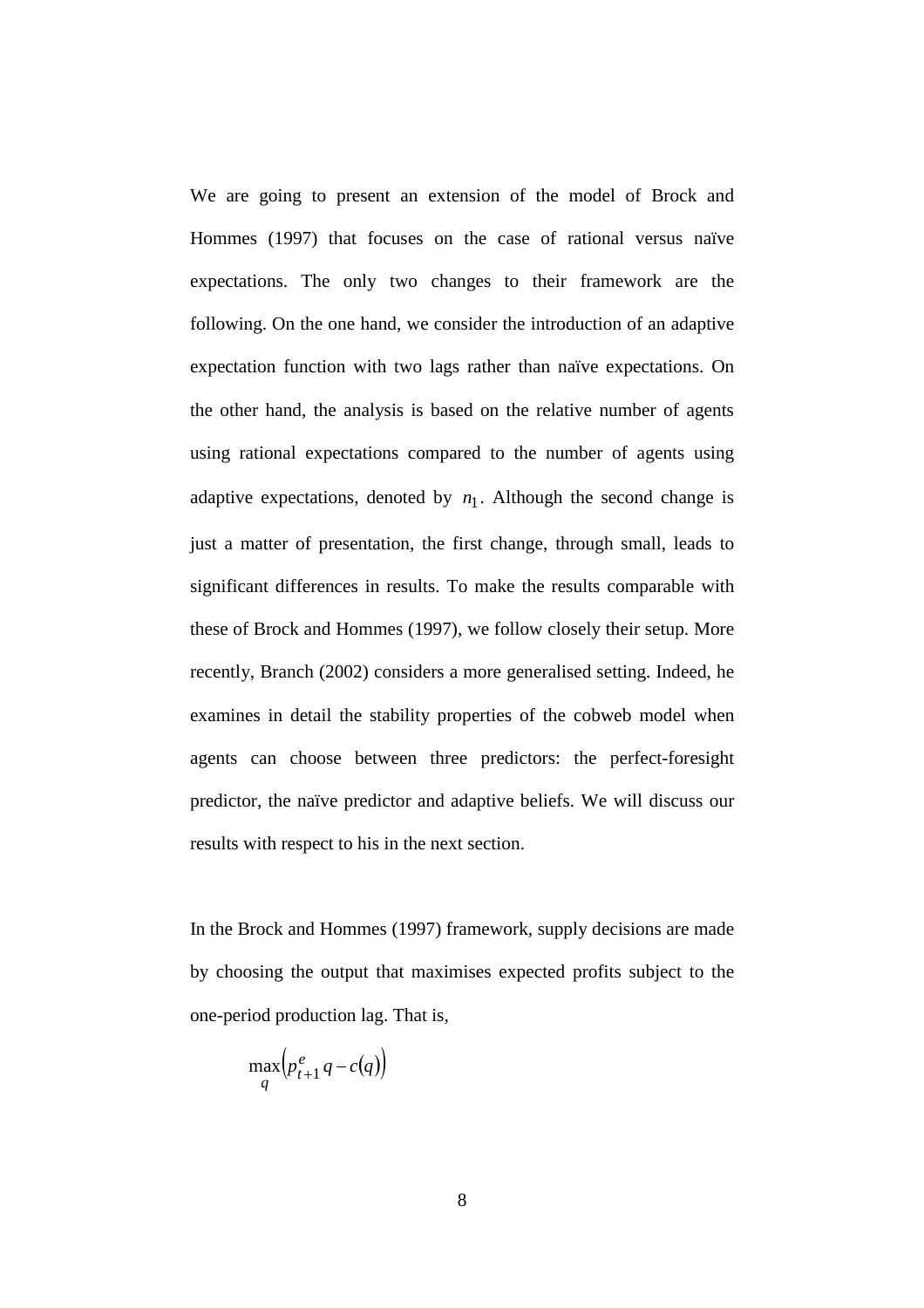where  $c(q)$  is the cost function which is increasing in q.

Price expectations,  $p_{t+1}^e$ , are formed by choosing a predictor from a set of expectation functions. Given this heterogeneity in expectation formation, market supply is a weighted sum of the supply decisions of the heterogeneous agents. The weights are simply the proportion of agents using a specific predictor. That is, each agent chooses  $H_j \in \{H_1, H_2, \ldots, H_K\}$  where each predictor depends upon a vector of past prices  $\vec{P}_t = (p_t, p_{t-1}, \dots, p_0)$ . The fractions of agents using a given predictor,  $n_{j,t}(p_t, H(\vec{P}_{t-1}))$  depend on the current price and on the vectors of previous predictors:

$$
\mathbf{H}(\vec{P}_{t-1}) = (H_1(\vec{P}_{t-1}), H_2(\vec{P}_{t-1}), \dots, H_K(\vec{P}_{t-1})).
$$

Therefore, market equilibrium is given by the equation:

$$
D(p_{t+1}) = \sum_{j=1}^{K} n_{j,t} \left( p_t, \mathbf{H} \left( \overrightarrow{P_{t-1}} \right) \right) S \left( H_j \left( \overrightarrow{P_t} \right) \right)
$$

where  $D(.)$  is the demand function and  $S(.)$  is the supply function.

To keep the model analytically tractable, we assume linear demand and supply. Therefore let  $D(p_t) = F - B p_t$  be the demand and  $S(H_{i}(\vec{P})) = b H_{i}(\vec{P})$ , with  $F, B, b \in R_{+}$ .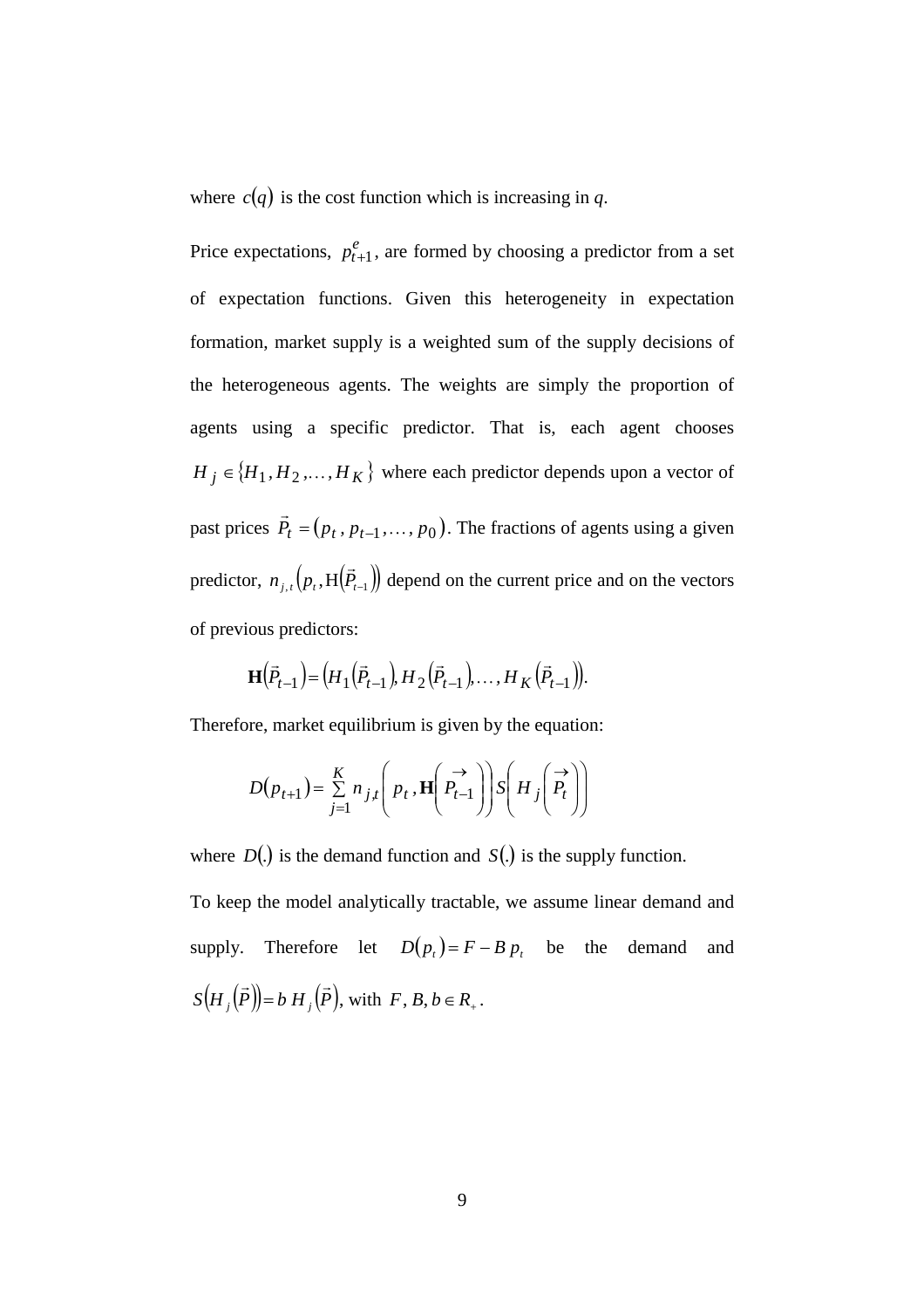Without loss of generalisation to the stability properties, we set *F* equal to zero. Market equilibrium when  $H_j \in \{H_1, H_2\}$  is determined by the condition

$$
D(p_{t+1}) = n_{1,t} S(H_1(\vec{P}_t)) + n_{2,t} S(H_2(\vec{P}_t))
$$
\n(1)

where the two predictor functions are defined as

$$
H_1\left(\stackrel{\rightarrow}{P_t}\right) = p_{t+1} \text{ with cost } C \ge 0,
$$
\n<sup>(2)</sup>

$$
H_2\left(\begin{array}{c}\to\\P_t\end{array}\right) = \tau \ p_t + (1-\tau) \ p_{t-1} \ \text{with } 0 < \tau < 1 \ \text{and no cost.} \tag{3}
$$

Each period, after observing the new price and assessing the accuracy of their forecasts, producers update their prediction of next period's price. The evolution of the proportion of agents using a particular predictor is given by

$$
n_{j, t+1} = Exp \left[ \beta U_{j, t+1} \right] / \sum_{j=1}^{K} Exp \left[ \beta U_{j, t+1} \right]. \tag{4}
$$

 $U_{j, t+1}$  is a measure of the welfare associated with a certain predictor. The variable  $\beta$  parameterises preferences over profits. The larger the  $\beta$ , the more likely a producer will switch to an expectation with slightly higher returns. Brock and Hommes call this the "intensity of choice" parameter. Assume that the measure of the welfare is equal to realised net profits in the last period, then we get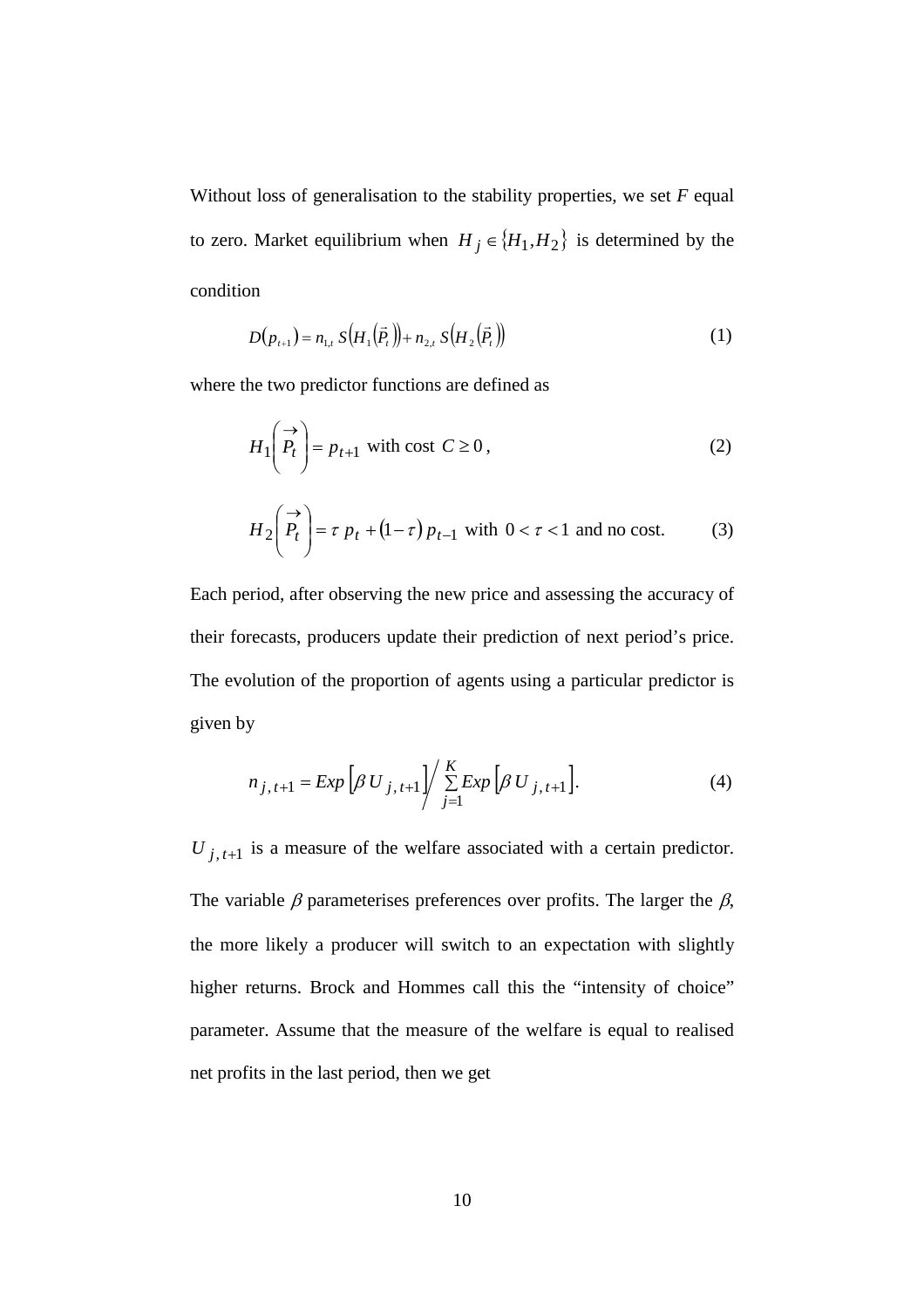$$
U_{j,t+1} = \pi_j \left( p_{t+1}, \mathbf{H} \left( \begin{matrix} \overrightarrow{P} \\ P_t \end{matrix} \right) \right)
$$

where 
$$
\pi_j\left(p_{t+1}, \mathbf{H}\left(\frac{\rightarrow}{P_t}\right)\right) = p_{t+1} S\left(H_j\left(\vec{P}_t\right)\right) - c\left(S\left(H_j\left(\vec{P}_t\right)\right)\right) - C_j
$$
.

 $C_j$  is the fixed cost associated with  $H_j$ . The cost of production is a simple quadratic cost function  $c(q) = q^2/(2b)$ . The profit functions for producers using each predictor are respectively:

$$
\pi_1(p_{t+1}, p_{t+1}) = \frac{b}{2} p_{t+1}^2 - C \tag{5}
$$

$$
\pi_2(p_{t+1}, p_t, p_{t-1}) = \frac{b}{2} (\tau p_t + (1-\tau)p_{t-1}) (2 p_{t+1} - (\tau p_t + (1-\tau)p_{t-1})) \tag{6}
$$

Then plugging these into (4) leads to the law of motion for the two predictors:

$$
n_{1,t+1} = \exp\left[\beta \left(\frac{b}{2} p_{t+1}^2 - C\right)\right] \bigg/ Z_{t+1}
$$
 (7)

$$
n_{2,t+1} = \exp\left[\beta \frac{b}{2} (\tau p_t + (1-\tau)p_{t-1})(2p_{t+1} - (\tau p_t + (1-\tau)p_{t-1}))\right] / Z_{t+1} \tag{8}
$$

where 
$$
Z_{t+1} = \sum_{j=1}^{2} \text{Exp} \left[ \beta \pi_{j, t+1} \right]
$$
 and  $n_{1, t+1} + n_{2, t+1} = 1$ .

The cobweb model with rational and adaptive expectations is a system (S) of non-linear difference equations that governs the law of motion of price (9) and the law of motion of the proportion of agents using the rational expectation predictor (10):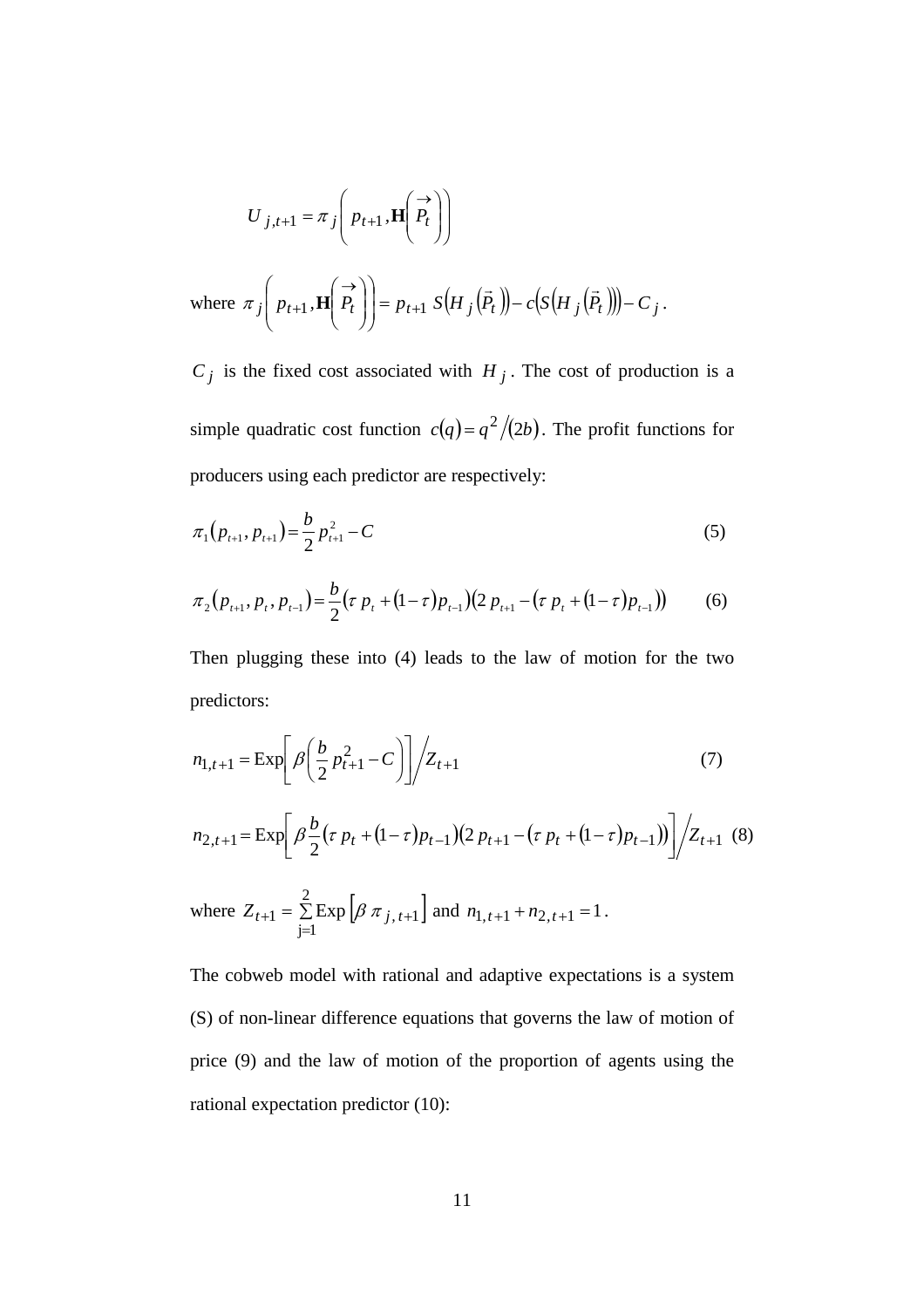$$
p_{t+1} = \phi(p_t, p_{t-1}, n_{1,t})
$$
\n
$$
n_{1,t+1} = \phi(p_t, p_{t-1}, n_{1,t})
$$
\n(9)

where

$$
\phi(p_t, p_{t-1}, n_{1,t}) = A(n_{1,t}) (\tau p_t + (1 - \tau) p_{t-1}),
$$
  
\n
$$
A(n_{1,t}) = b(n_{1,t} - 1)/(B + b n_{1,t}),
$$
 and  
\n
$$
\phi(p_t, p_{t-1}, n_{1,t}) = \frac{1}{1 + \exp[-\beta \left\{ \frac{b}{2} \left( (\tau p_t + (1 - \tau) p_{t-1})^2 (A(n_{1,t}) - 1)^2 \right) - 2C \right\} ]}
$$

Since (9) and (10) are respectively a second-order difference equation and a first-order difference equation, the system (S) can be rewritten as a system of three first-order difference equations (S'):

$$
h_{t+1} = p_t \tag{11}
$$

$$
p_{t+1} = \phi(h_t, p_t, n_{1,t})
$$
\n(12)

$$
n_{1,t+1} = \varphi(h_t, p_t, n_{1,t})
$$
\n(13)

The stability or the instability of the steady state issued from the system (S') formed by the equations (11), (12), and (13) can be directly investigated by looking at the Jacobian matrix of (S') taken at the steady state. These stability properties will be studied in the following section.

#### **3. Stability and Cycles**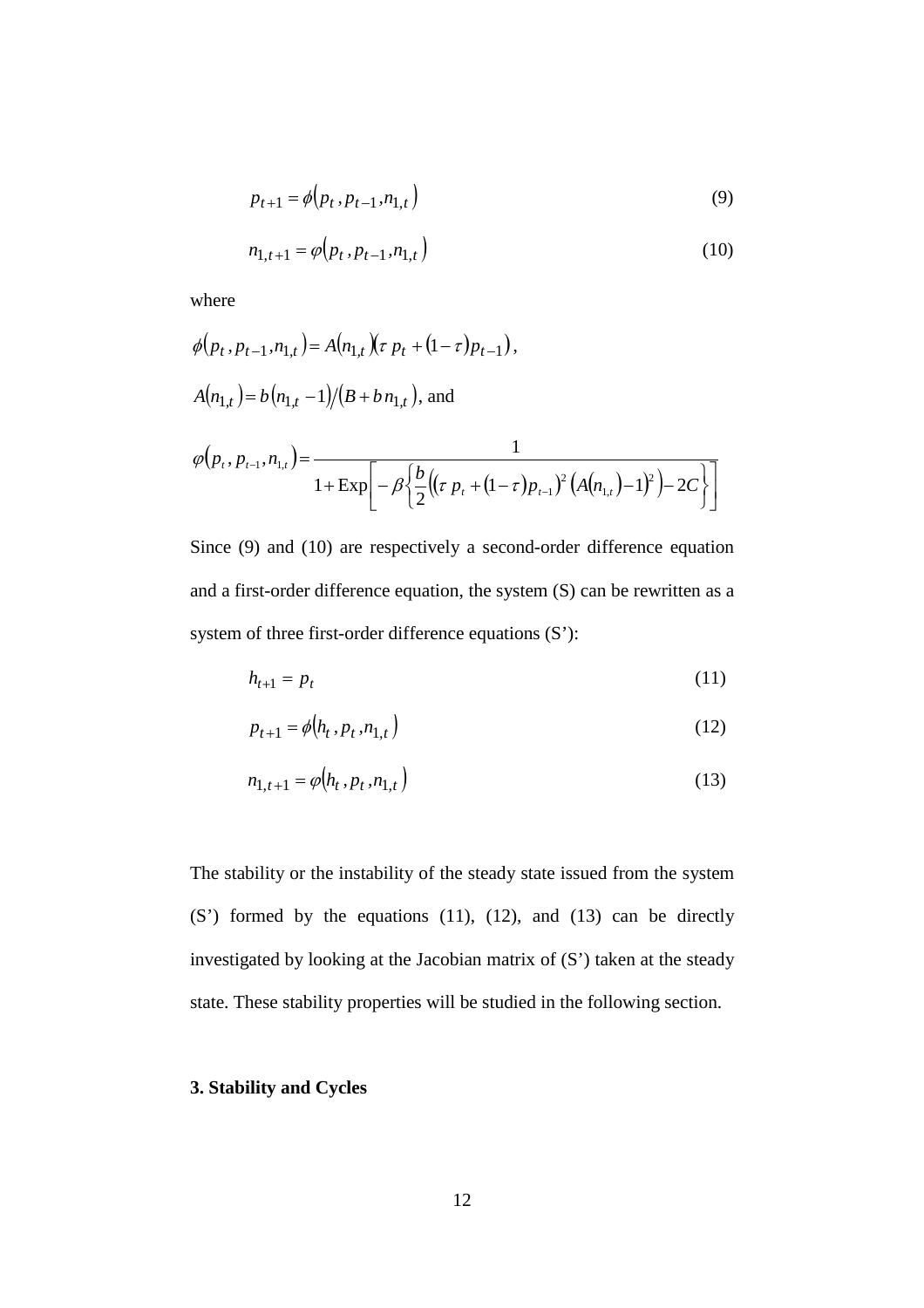A simple computation shows that the system (S') has a unique steady state  $E = (0, 0, \overline{n}_1(\beta) = 1/(1 + \exp[\beta C]))$ . To ease the presentation, let us assume that  $C = 0$  or  $C = 1$ . When  $C = 0$ , the agents have free access to the sophisticated predictor.

Remark:  $\partial A(\overline{n_1}(\beta))/\partial \beta < 0$  (The proof is left to the reader.)

#### **Proposition 1**

Assume<sup>9</sup> that the slopes of the supply and the demand satisfy  $b/B > 1$ . When the information costs are nil, the steady state is  $E = (0, 0, \overline{n}_1(\beta) = 1/2)$  and is always asymptotically stable.

The proof is left to the reader.

#### **Proposition 2 (Possibility of a primary Flip bifurcation)**

Assume that the slopes of the supply and the demand satisfy  $b/B > 1$ . Assume that  $2/3 < r < 1$  and the information cost is 1. In the cobweb model with rational versus adaptive expectations, there is a unique steady state defined by  $E = (0, 0, \overline{n}_1(\beta))$ , where  $\overline{n}_1(\beta) = 1/(1 + Exp\beta)$ . Further the steady state has the following properties:

<span id="page-14-0"></span><sup>&</sup>lt;sup>9</sup> This assumption is equivalent to assuming that the steady state is unstable if all agents use the less sophisticated predictor, namely adaptive expectations.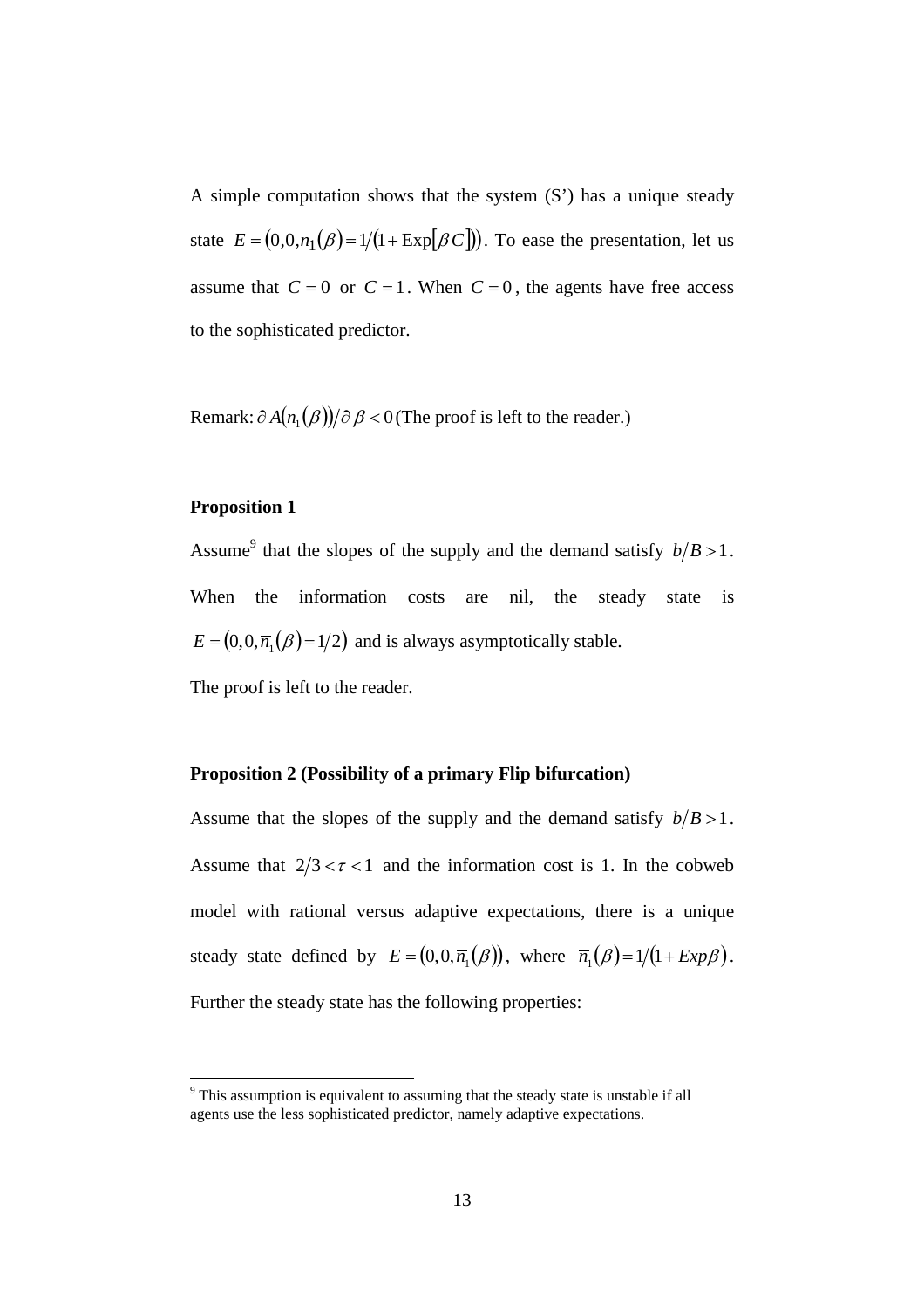i) There exists a critical value  $\beta_1$  such that for  $0 \le \beta < \beta_1$ , the equilibrium is asymptotically stable while for  $\beta > \beta_1$ , this equilibrium is unstable with eigenvalues 0,

$$
\lambda_{1,2} = \frac{A(\overline{n}_1(\beta))\tau \pm \sqrt{A(\overline{n}_1(\beta))\left(A(\overline{n}_1(\beta))\tau^2 + 4(1-\tau)\right)}}{2} \quad \text{with} \quad \lambda_1 < -1 \quad \text{and}
$$

 $-1 < \lambda_2 < 0$ . At the critical value,  $\overline{n}_1(\beta_1) = \frac{2 b \tau - (b+B)}{2 b \tau}$  $\beta_1$ ) =  $\frac{2 b \tau}{ }$  $\int_0^b$  2*b*  $\overline{n}_1(\beta_1) = \frac{2 b \tau - (b + B)}{2}$ 2 2  $1 \mathcal{V}_1$  $=\frac{2b\tau-(b+B)}{2\pi}.$ 

ii) When the steady state is unstable, the system can undergo a Flip bifurcation. This bifurcation is supercritical, i.e.a stable cycle appears.

#### **Proposition 3 (Possibility of a primary Neimark-Sacker bifurcation)**

Assume that the slopes of the supply and the demand satisfy  $b/B > 1$ . Assume that  $0 < \tau < 1/2$  and  $1/2 < \tau < 2/3$  and the information cost is 1. In the cobweb model with rational versus adaptive expectations, there is a unique steady state defined by  $E = (0, 0, \overline{n}_1(\beta))$ where  $\overline{n}_1(\beta) = 1/(1 + Exp\beta)$ . Further the steady state has the following properties:

i) There exists a critical value  $\beta_2$  such that for  $0 \le \beta < \beta_2$ , the equilibrium is asymptotically stable while for  $\beta > \beta_2$ , this equilibrium is unstable with eigenvalues 0,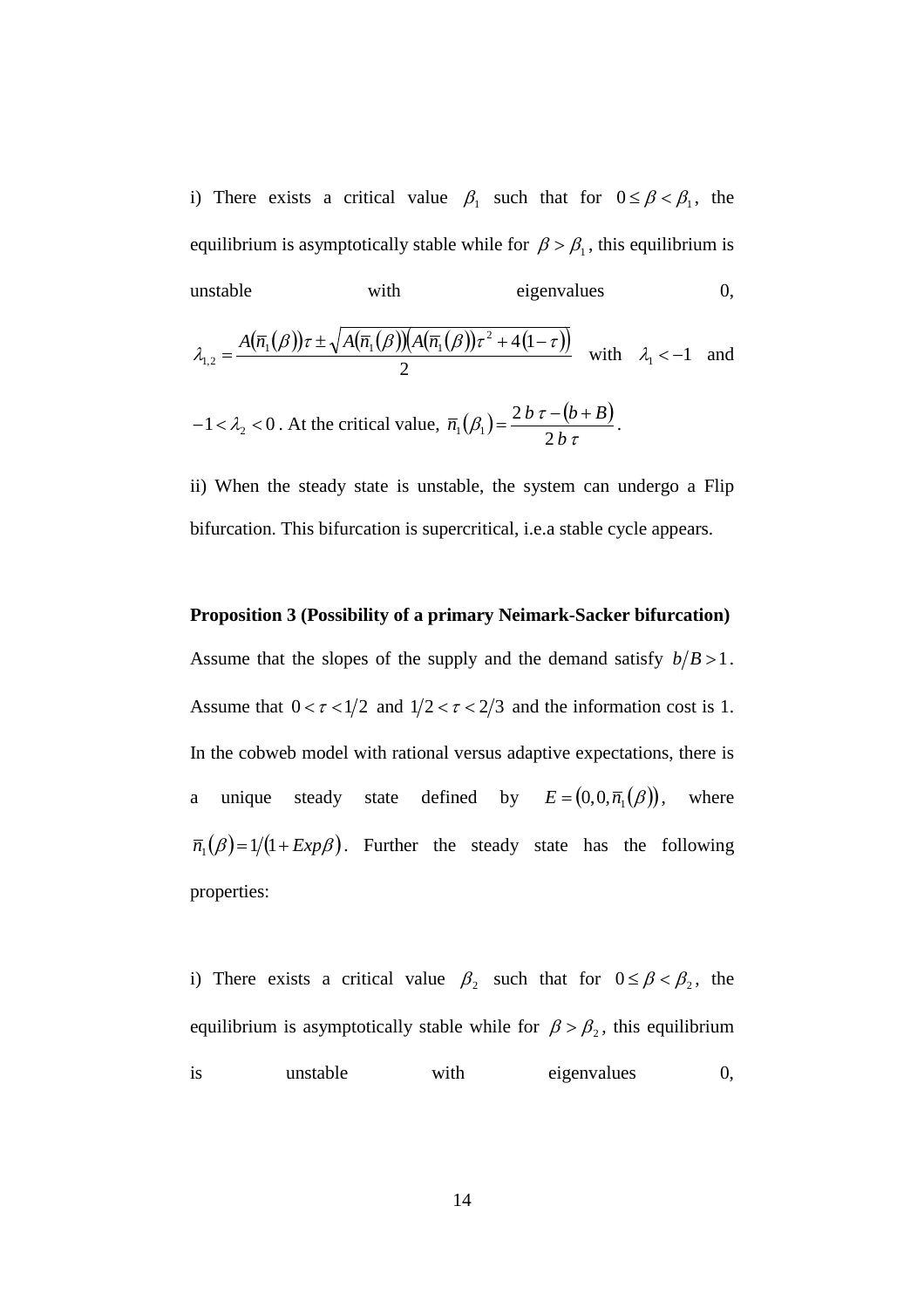$$
\lambda_{1,2} = \frac{A(\overline{n}_1(\beta))\tau \pm i\sqrt{A(\overline{n}_1(\beta))\Big(A(\overline{n}_1(\beta))\tau^2 + 4(1-\tau)\Big)}}{2}.
$$
 At the critical

value,  $\overline{n}_1(\beta_2) = \frac{b-b-b}{2b-b\tau}$  $\beta_2 = \frac{b - B - b\tau}{2}$  $b^{p_2}$   $2b-b$  $\overline{n}_1(\beta_2) = \frac{b - B - b}{2b - b\tau}$  $\mathcal{L}_1(\beta_2) = \frac{b - B - b\tau}{2b - b\tau}.$ 

ii) When the steady state is unstable, the system can undergo a Neimark-Sacker bifurcation. This bifurcation is supercritical when  $\tau \in (0, 0.203817) \cup (0.59299, 2/3).$ 

Propositions 2 and 3 are illustrated by the Figures 1 to 4.

#### **Figure 1**

Figure 1 shows how the stability of the steady state depends on the parameters values. It plots three curves in the  $(\tau, A[\overline{n}_1(\beta)])$  plane. We choose  $A[\overline{n}_1(\beta)]$  for the vertical axis for two reasons. On the one hand, this coefficient allows us to distinguish the two areas where the eigenvalues  $\lambda_1$  and  $\lambda_2$  are either real or complex. On the other hand, it is the coefficient in the law of motion of the prices. Three curves are drawn in this figure,  $A[\overline{n_1}(\beta)] = -4(1-\tau)/\tau^2$  the 'eigen curve',  $A[\overline{n}_1(\beta)] = -1/(2\tau - 1)$  - the 'flip curve', and  $A[\overline{n}_1(\beta)] = -1/(1 - \tau)$  - the 'NS curve'.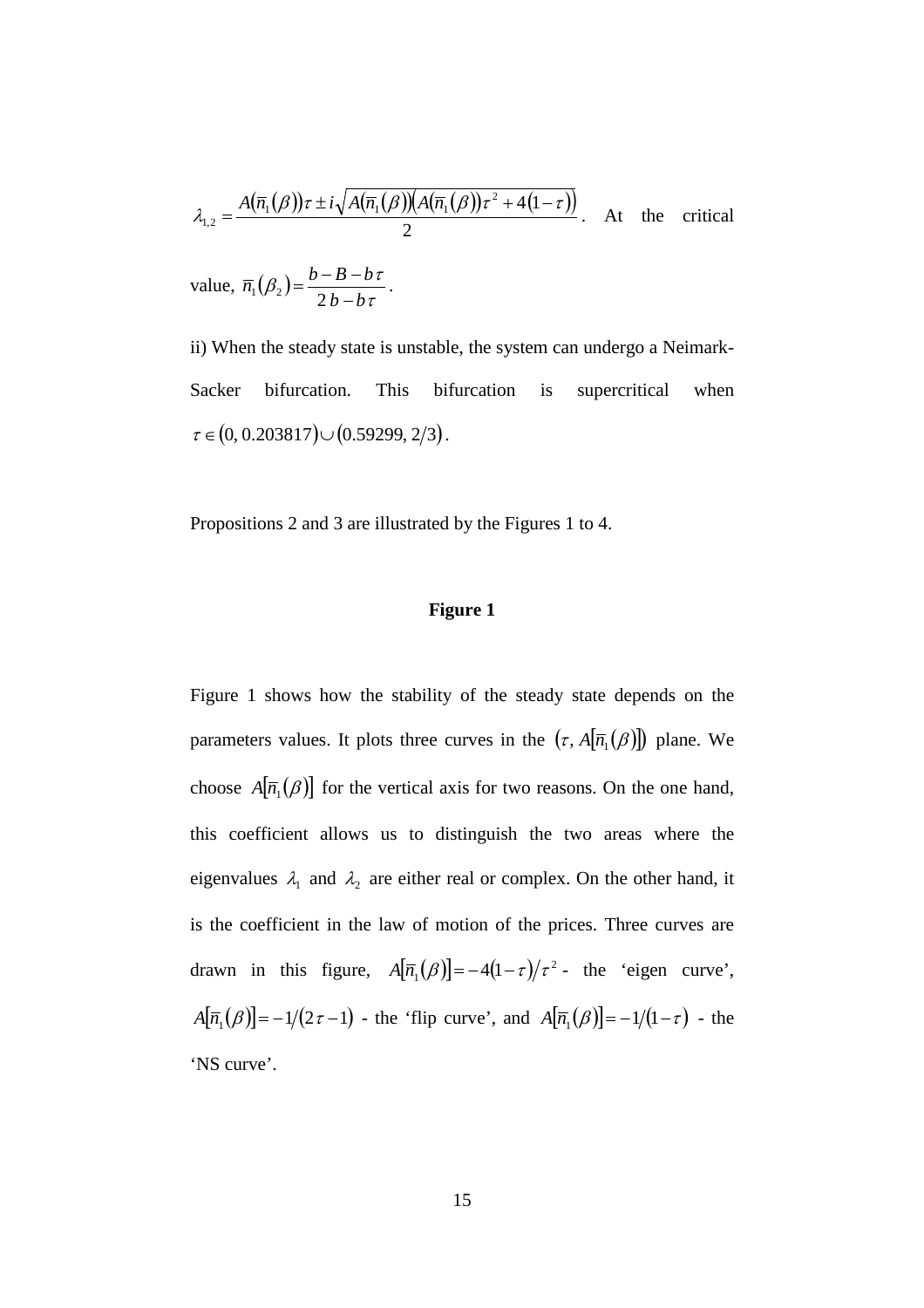Above the eigen curve, the eigenvalues  $\lambda_1$  and  $\lambda_2$  are complex and conjugate, below that curve they are distinct and real.

On the flip curve, the real eigenvalue  $\lambda_1$  is equal to -1. Above that curve,  $\lambda_1$  is greater than -1, but remains negative. As  $\lambda_2$  is always negative but greater –1 and the third eigenvalue is zero, the steady state is always asymptotically stable. The lighter shaded area in Figure 1 is the set of parameters values  $\tau$  and  $A[\overline{n}_1(\beta)]$  for which the steady state is asymptotically stable. The flip curve by itself represents the possibility of Flip bifurcation as a primary bifurcation.

On the NS curve, the complex eigenvalues have modulii equal to 1. Above that curve, the modulii of  $\lambda_1$  and  $\lambda_2$  are always less than 1. As the third eigenvalue is zero, the steady state is always asymptotically stable. The darker shaded area in Figure 1 is the set of parameters values  $\tau$  and  $A[\overline{n_1}(\beta)]$  for which the steady state is asymptotically stable. Below the curve, the modulii of  $\lambda_1$  and  $\lambda_2$  are greater than 1, the steady state is then always unstable. The NS curve by itself represents the possibility of Neimark-Sacker bifurcation as a primary bifurcation. The flip curve and the NS curve intersect when  $\tau = 2/3$ .

Thanks to this figure, we note that as  $\beta$  increases, the values of  $A[\overline{n}_1(\beta)]$  are getting smaller, i.e. the steady state is more likely to be unstable (as already pointed out by Brock and Hommes (1997)). The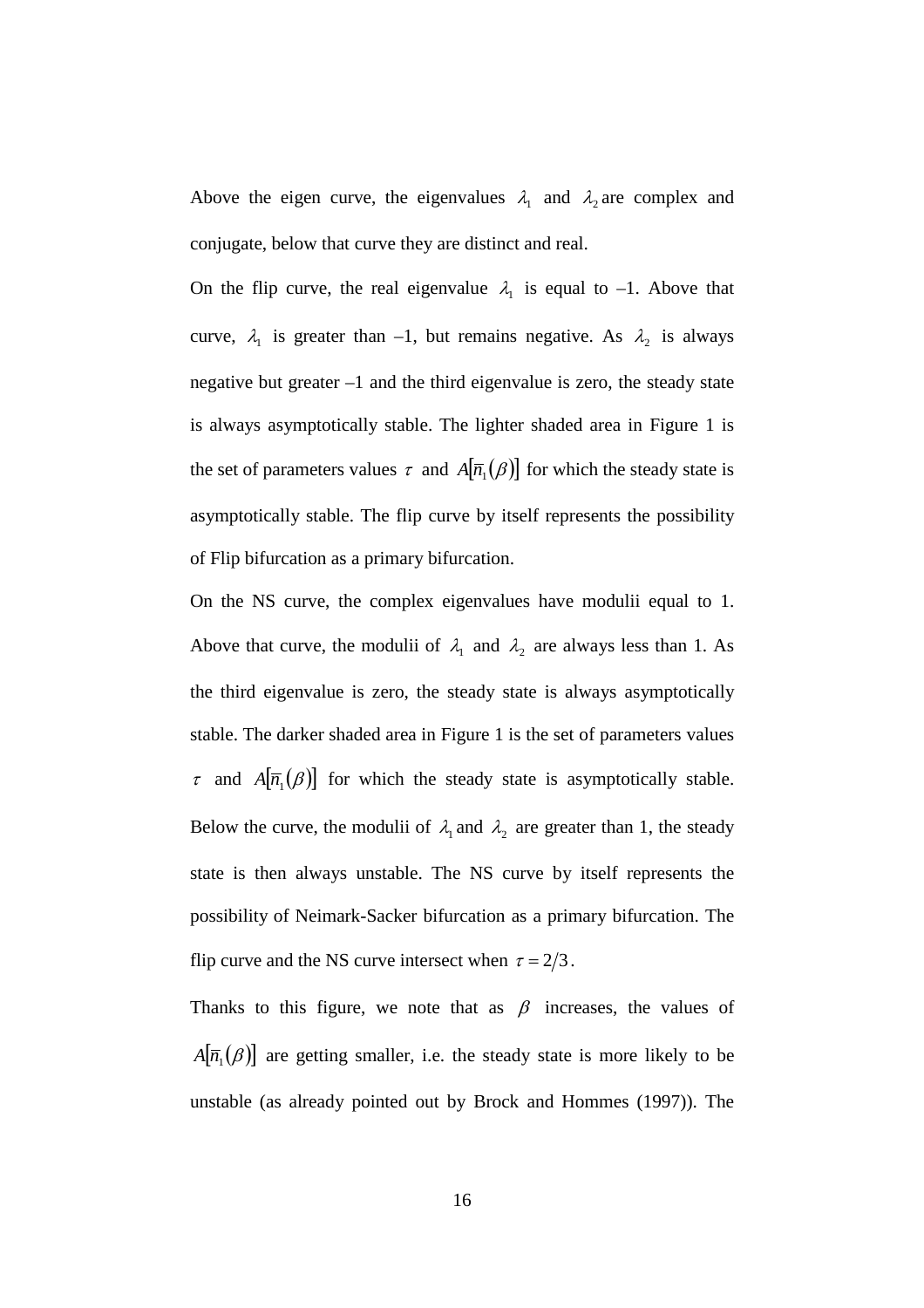possibility of bifurcation rests on specific values between  $\tau$  and  $\beta$ . Note that the values of  $A[\overline{n_1}(\beta)]$  lies between 0 and -3, i.e. for "relatively" small" values of  $\beta$ . These results follow those of Hommes (1998) when he studies the cobweb model with linear backward-looking expectations with two lags.

#### **Figure 2**

Figure 2 illustrates Propositions 2 and 3. It plots the flip and NS curves in the  $(\beta, \tau)$ -plane for specific values of the parameters of the demand and the supply,  $B = 1$  and  $b = 5$ . The dotted curve represents the possibility of Flip bifurcation. The plain curve represents the possibility of Neimark-Sacker bifurcation. The two curves intersect when  $\tau = 2/3$ . The double-lined area shows the stability zone of the steady state. The stability zone occurs for small values of the intensity of choice. This area is "shrinking" for low values of the intensity of choice and "extreme" values of  $\tau$ . The area is larger when there is a sufficiently mix of the current price and the past price for specific values of  $\beta$ . In other words, adaptive expectations are less destabilising for the market than naïve expectations.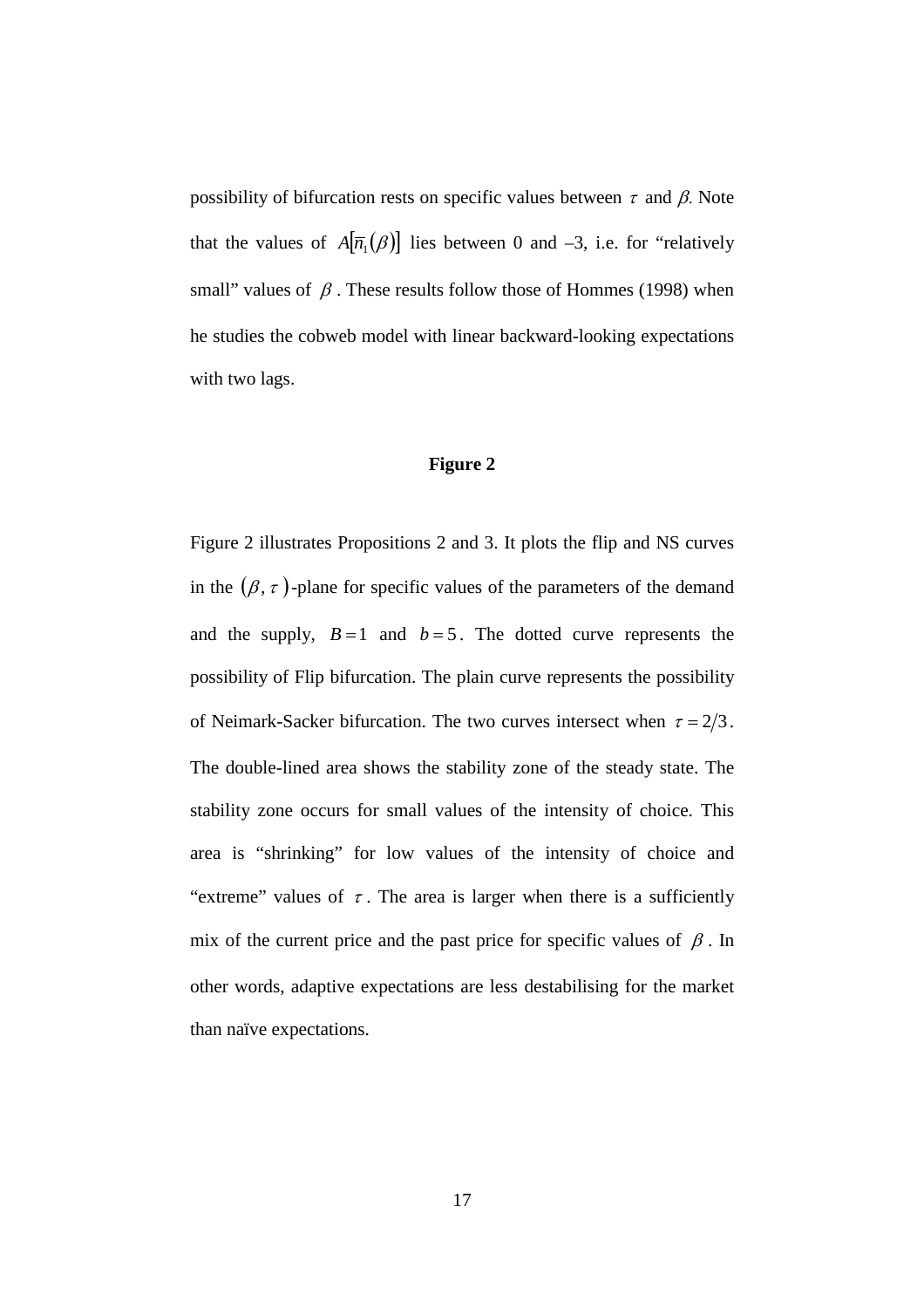#### **Figure 3**

Figure 3 illustrates Proposition 2(ii). It shows a stable cycle of period two for specific values of the parameters in the  $(t, p(t))$ -plane. This is an expected result. We simply extend Theorem 3.1 of Brock and Hommes (1997) to the case of adaptive expectations. As the bifurcation parameter increases, the instability of the steady state first leads to a stable cycle of period two. This result is analytically proven in the appendix.

#### **Figure 4**

Figure 4 illustrates Proposition 3(ii). We can see a limit cycle for specific values of the parameters in the  $(p(t-1), p(t))$ -plane. Although this result was showed by Hommes (1998) in the cobweb model with homogenous adaptive expectations, it is new in the cobweb model with heterogeneous expectations. In the appendix, we prove analytically that a primary Neimark-Sacker bifurcation can occur for specific values of the parameters. This bifurcation is supercritical when  $\tau$  is around 0.6 or when  $\tau$  takes values between 0 and 0.20.

#### **4. Concluding Comments**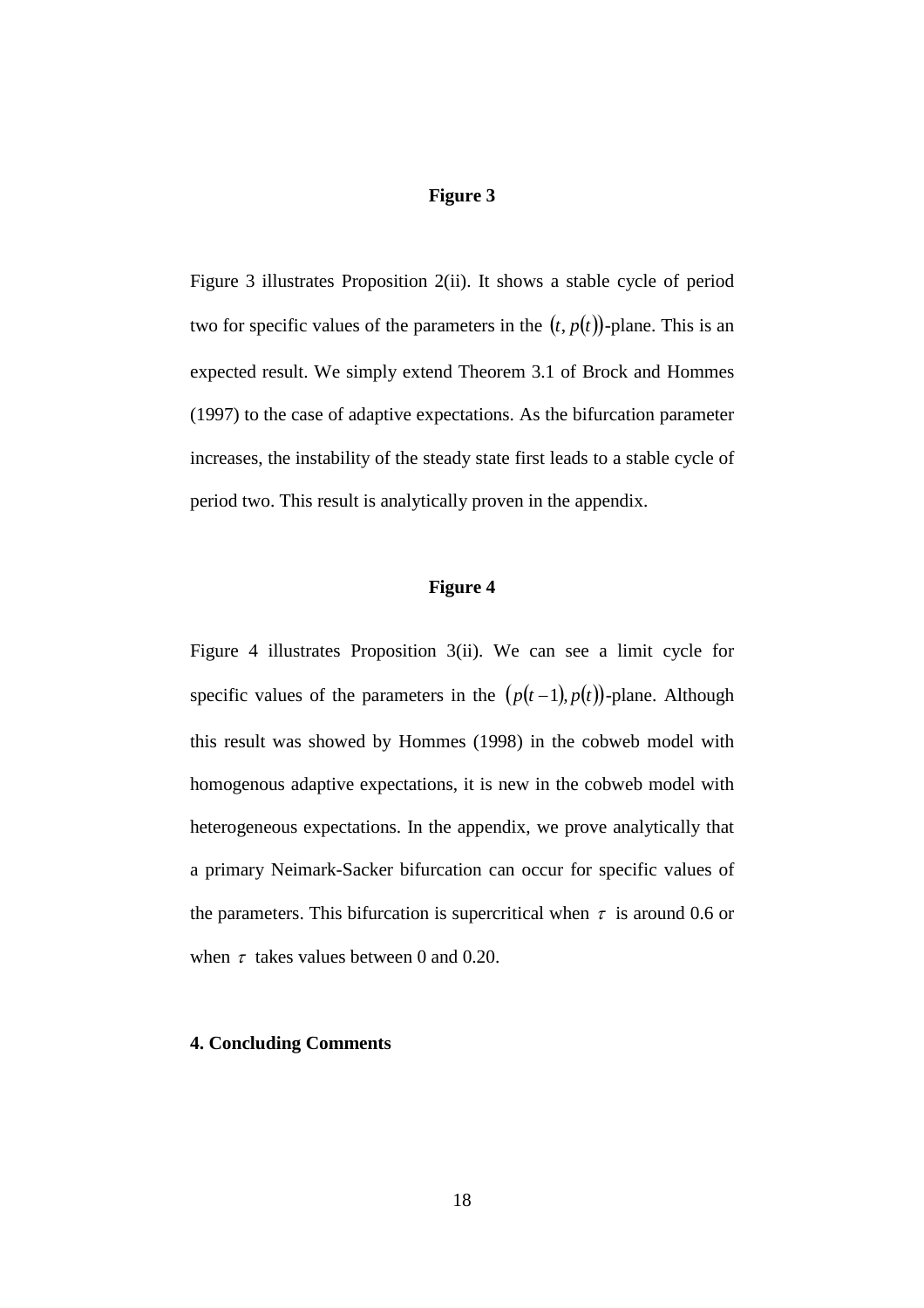Our paper shows how relevant the adaption parameter is in the dynamical study of the steady state. Associated with a set of parameters (that notably includes the slopes of supply and demand, the intensity of choice between predictors, the cost and the features of each predictor), we establish the conditions for stability and instability of the steady state. It demonstrates how cycles arise in the cobweb model with heterogeneous beliefs.

It shows how expectations may, by themselves and when their formation is modeled as an economic decision, be sufficient to generate endogenous fluctuations.

Future research could investigate in a more systematic way how the features of the predictors and their associated costs could generate stable periodic equilibria consistent with heterogeneous expectations.

#### **References**

Azariadis, C. (1993), Intertemporal Macroeconomics. Blackwell: Cambridge.

Baumol, W.J. and R.E. Quandt (1964), Rules of Thumb and Optimally Imperfect Decisions, *American Economic Review* **54**, 23-46.

Branch, W.A. (2002), Local Convergence Properties of a Cobweb Model With Rationally Heterogeneous Expectations, *Journal of Economic Dynamics and Control* **27**, 63-85.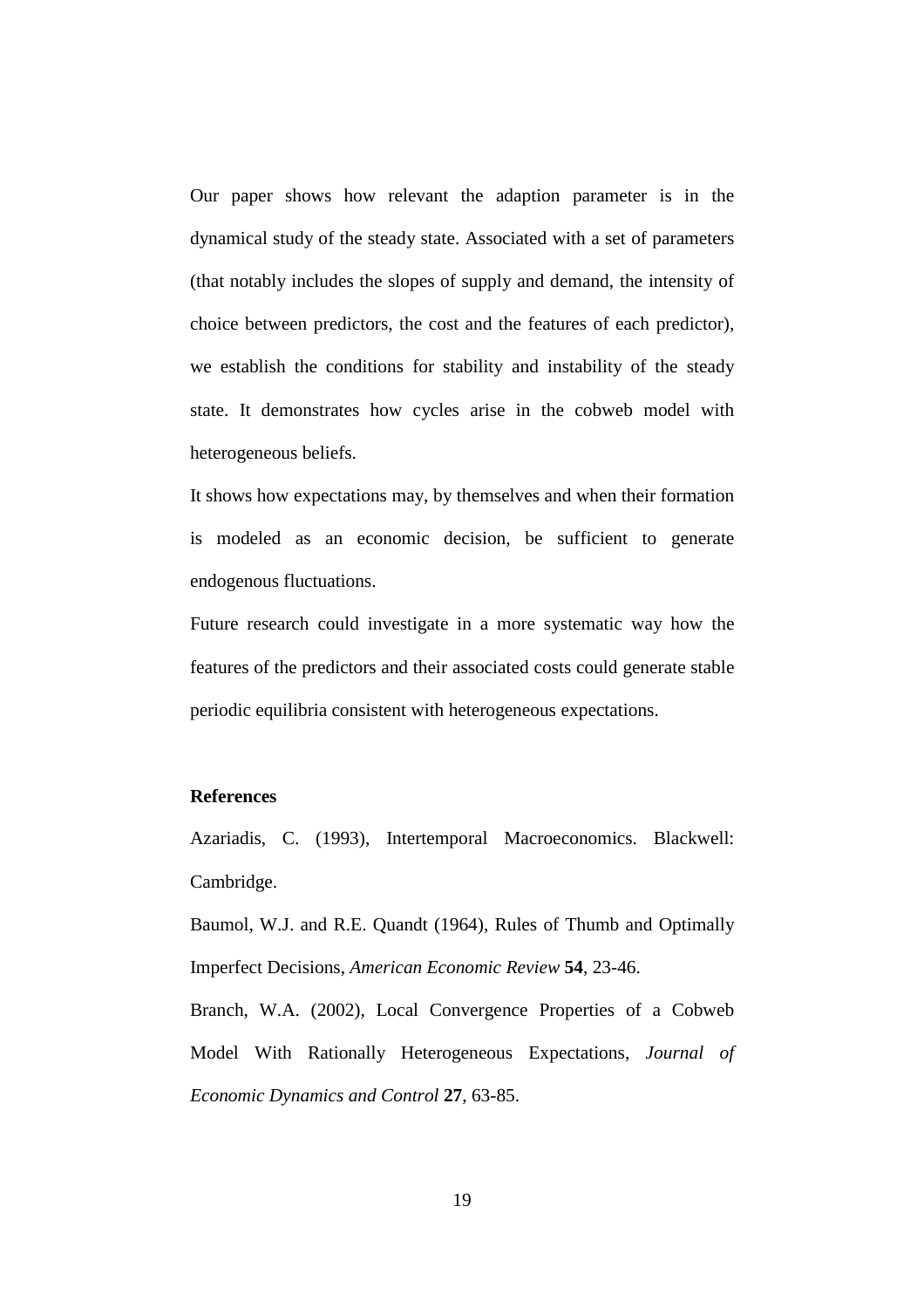Brock, W.A. and C.H. Hommes (1995), A Rational Route to Randomness, Timbergen Institute, TI 95-87.

Brock, W.A. and C.H. Hommes (1997), A Rational Route To Randomness, *Econometrica* **65**(5), 1059-1095.

Chiarella, C. and X. Z. He (1998), Learning about the Cobweb, *Complex Systems* **98**, 244-257.

Chiarella, C. and X. Z. He (2001), Asset Price and Wealth Dynamics Under Heterogeneous Expectations, paper presented at the  $2<sup>nd</sup>$  CeNDEF Workshop on Economic Dynamics, University of Amsterdam, January 4-6, 2001.

Franke, R. and T. Neseman (1999), Two Destabilizing Strategies May Be Jointly Stabilizing, *Journal of Economics* **69**(1), 1-18.

Frankel, J. A. and K.A. Froot (1990), Chartists, Fundamentalists, and Trading in the Foreign Exchange Market, *American Economic Review* **80**(2), 181-185.

Frouzakis, C., R. Adomaitis, and I. Kevreki dis (1991), Resonance Phenomena in an Adaptively-Controlled System, *International Journal of Bifurcation and Chaos* **1**, 83-106.

Goeree, J. K. and C.H. Hommes (2000), Heterogeneous Beliefs and the Non-Linear Cobweb Model, *Journal of Economic Dynamics and Control* **24**, 761-798.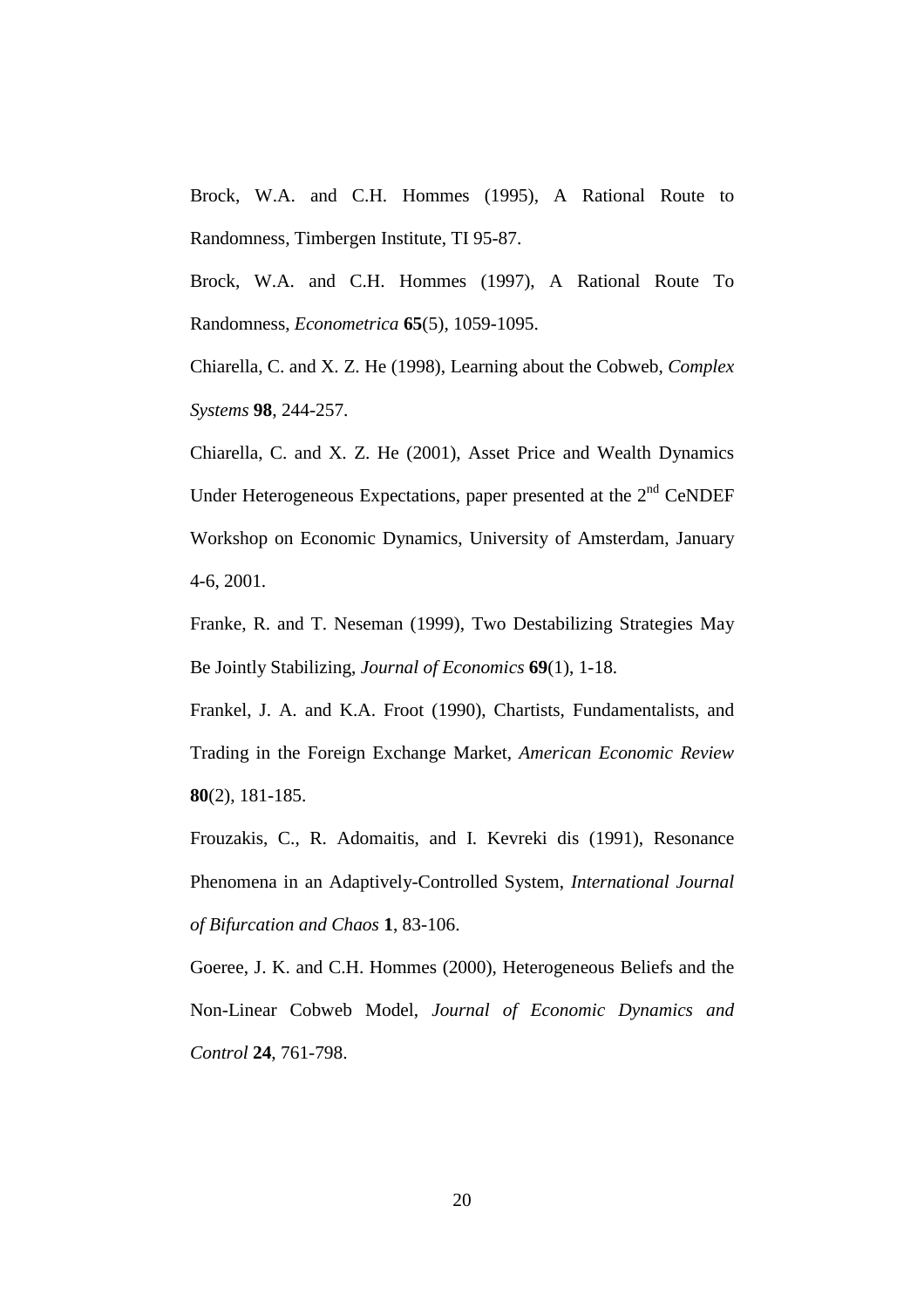Hommes, C.H. (1991), Adaptive Learning and Road to Chaos, *Economics Letters* **36**, 127-132.

Hommes, C.H. (1998), On the consistency of backward-looking expectations: The case of the cobweb, *Journal of Economic Behaviour and Organization* **33**, 333-362.

Hommes, C. H. (2000), Cobweb Dynamics under Bounded Rationality, In: Optimization, Dynamics, and Economic Analysis - Essays in honor of Gustav Feichtinger, Dockner, E.J. et al (Eds.), Physica-Verlag, 134- 150.

Kuznetsov, Y.A. (2000), Elements of Applied Bifurcation Theory, Applied Mathematical Sciences 112, Springer-Verlag, New York (2<sup>nd</sup>) edition).

Lasselle, L., S. Svizzero, and C. Tisdell (2003), "Heterogeneous Expectations, Dynamics, and Stability of Markets", University of St. Andrews, Working Paper No0308.

Simon, H.A. (1957), *Models of Man*, John Wiley, New York.

#### **Acknowledgements**

This is a revised version of Lasselle *et al*. (2003). This work was done while Laurence Lasselle was Jean Monnet Fellow at the Economics Department of the European University Institute, Florence, Italy.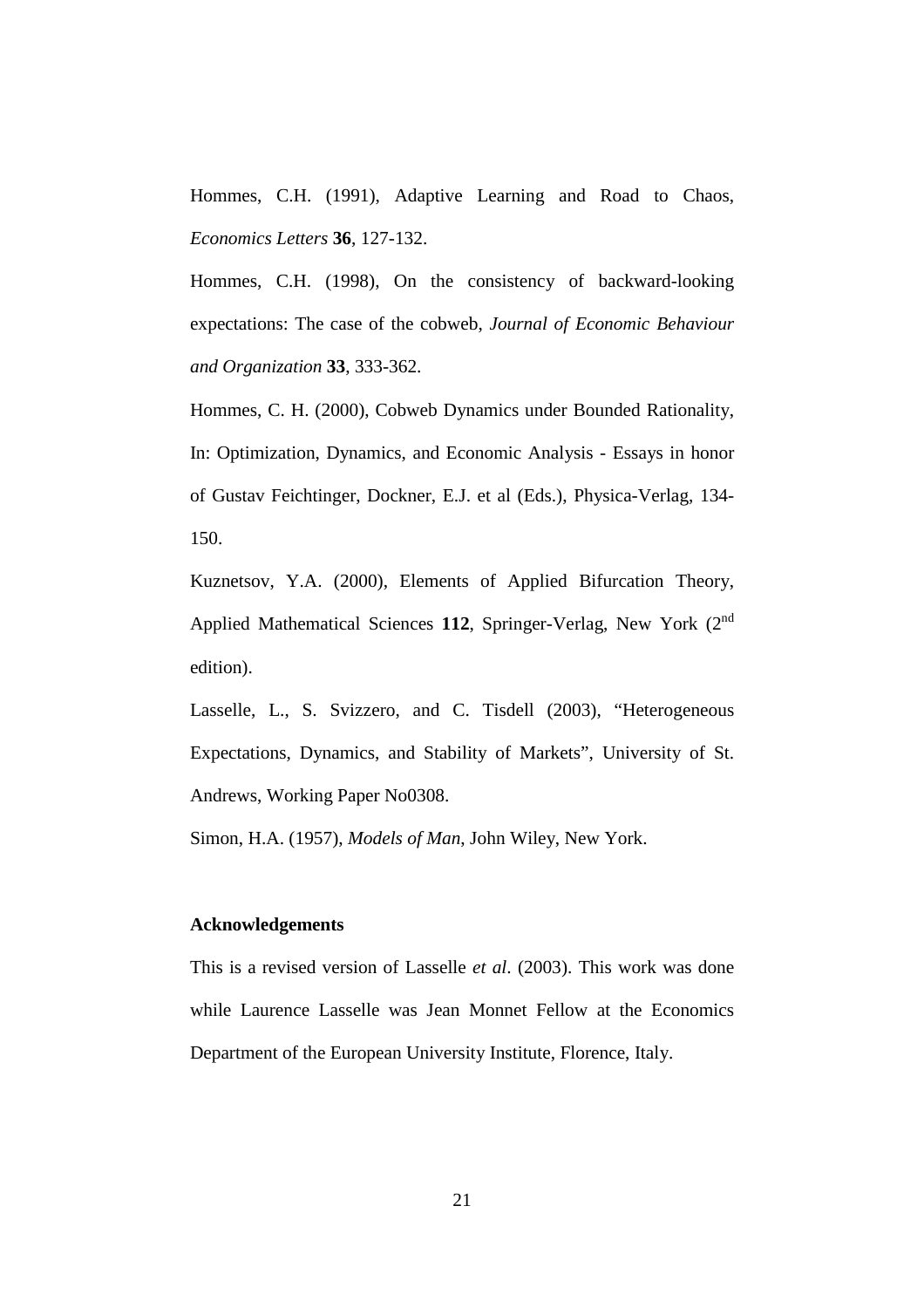Comments by two anonymous referees and an associate editor helped to improve an earlier version of the paper and are gratefully acknowledged. We thank the seminar participants at the University of St. Andrews, the University of Manchester, the University of Swansea, Heriot-Watt University, the European University Institute, and the participants of the 2002 Money, Macro, and Finance Conference, of the 2003 Royal Economic Society Conference, of the 2003 WEHIA Conference for comments. All errors are ours.

#### **Appendix**

#### **Proof of Propositions 2i and 3i**

We just need to study the stability properties of the steady state  $E = (0, 0, \overline{n}_1(\beta) = 1/(1 + \text{Exp}\beta))$ . The steady state is asymptotically stable when all the absolute values of the real eigenvalues or all the modulii of the complex eigenvalues of the Jacobian matrix at *E* are less than 1 (Azariadis, 1993)).

The Jacobian Matrix at *E*:

$$
J = \begin{pmatrix} 0 & 1 & 0 \\ A(\overline{n}_1(\beta))(1-\tau) & A(\overline{n}_1(\beta))( \tau) & 0 \\ 0 & 0 & 0 \end{pmatrix}
$$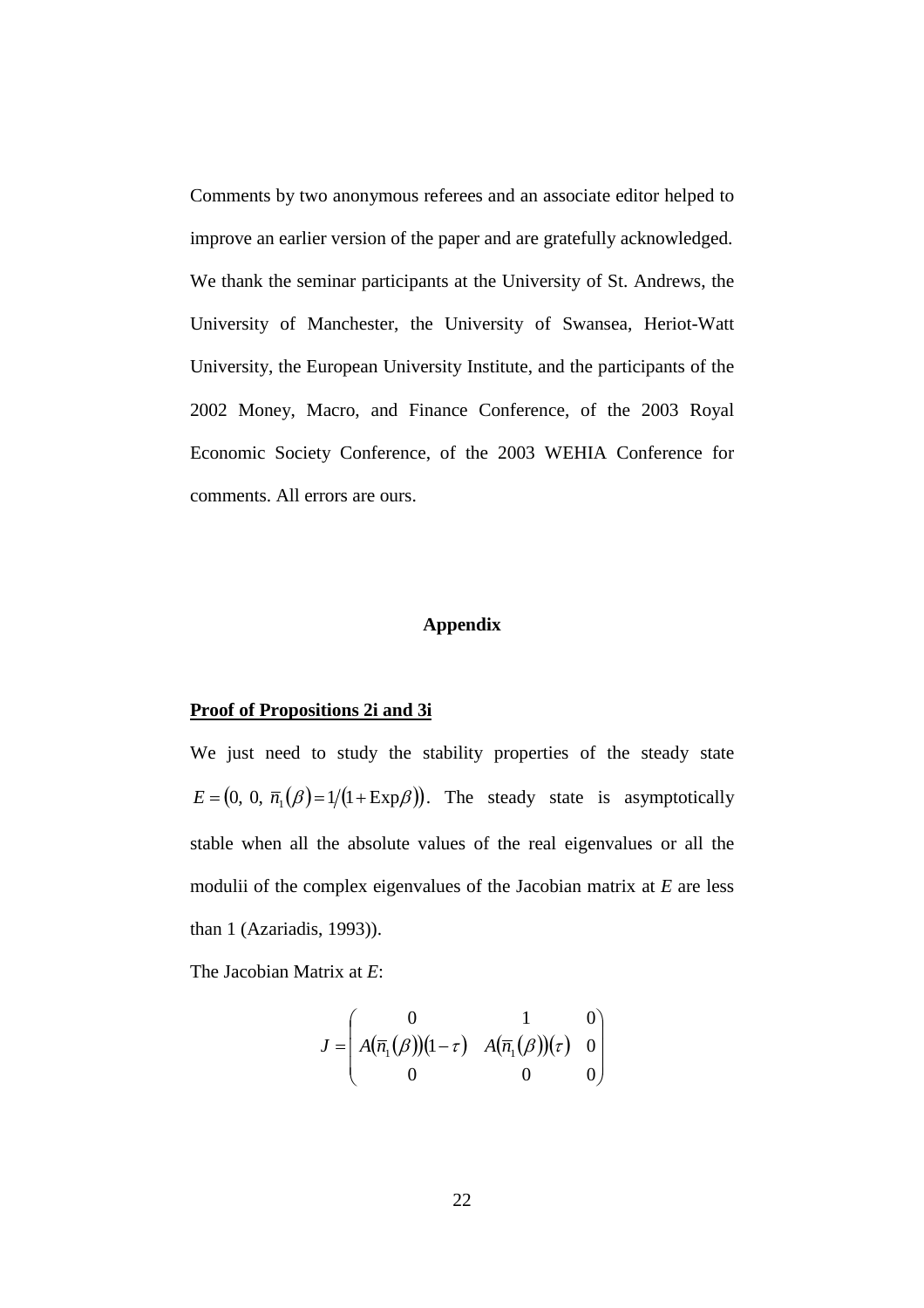In what follows, we will denote  $\overline{n}_1(\beta)$  by  $\overline{n}_1$ , keeping in mind that the relative weight of agents using rational expectations depends on the intensity of choice  $\beta$ .

If  $A(\overline{n}_1)\tau^2 + 4(1-\tau) > 0$ , then there are three eigenvalues: 0 and

$$
\lambda_{1,2} = \frac{A(\overline{n}_1)\tau \pm i\sqrt{-A(\overline{n}_1)(A(\overline{n}_1)\tau^2 + 4(1-\tau))}}{2}
$$

*Study of the modulus*

$$
\left|\lambda_{1,2}\right| = \sqrt{\left(\frac{A(\overline{n}_1)\tau}{2}\right)^2 + \frac{1}{4}\left(-A(\overline{n}_1)\left(A(\overline{n}_1)\tau^2 + 4(1-\tau)\right)\right)} = \sqrt{-(1-\tau)A(\overline{n}_1)}
$$
\n
$$
\left|\lambda_{1,2}\right| < 1 \iff A(\overline{n}_1) > -1/(1-\tau)
$$

Note that  $-1/(1-\tau) > -4(1-\tau)/\tau^2$  when  $0 < \tau < 2/3$ .

If  $A(\overline{n}_1)\tau^2 + 4(1-\tau) < 0 \iff A(\overline{n}_1) < -4(1-\tau)/\tau^2$ , then there are three eigenvalues 0 and  $\lambda_{12} = \frac{A(\overline{n}_1)\tau \mp \sqrt{A(\overline{n}_1)(A(\overline{n}_1)\tau^2 + 4(1-\tau))}}{2}$ 2  $(\overline{\tau}_1)\tau \mp \sqrt{A(\overline{n}_1)}A(\overline{n}_1)\tau^2 + 4(1)$ 1,2  $a\tau \pm \sqrt{A(\overline{n})}(A(\overline{n}))\tau^2 + 4(1-\tau))$  $\lambda$  $= \frac{A(\overline{n}_1)\tau \mp \sqrt{A(\overline{n}_1)(A(\overline{n}_1)\tau^2 + 4(1-\tau))}}{2}.$ 

*Study of*  $\lambda_1$ 

$$
\lambda_1 < -1 \iff \frac{A(\overline{n}_1)\tau - \sqrt{A(\overline{n}_1)(A(\overline{n}_1)\tau^2 + 4(1-\tau))}}{2} < -1
$$
\n
$$
\iff A(\overline{n}_1)\tau + 2 < \sqrt{A(\overline{n}_1)(A(\overline{n}_1)\tau^2 + 4(1-\tau))}
$$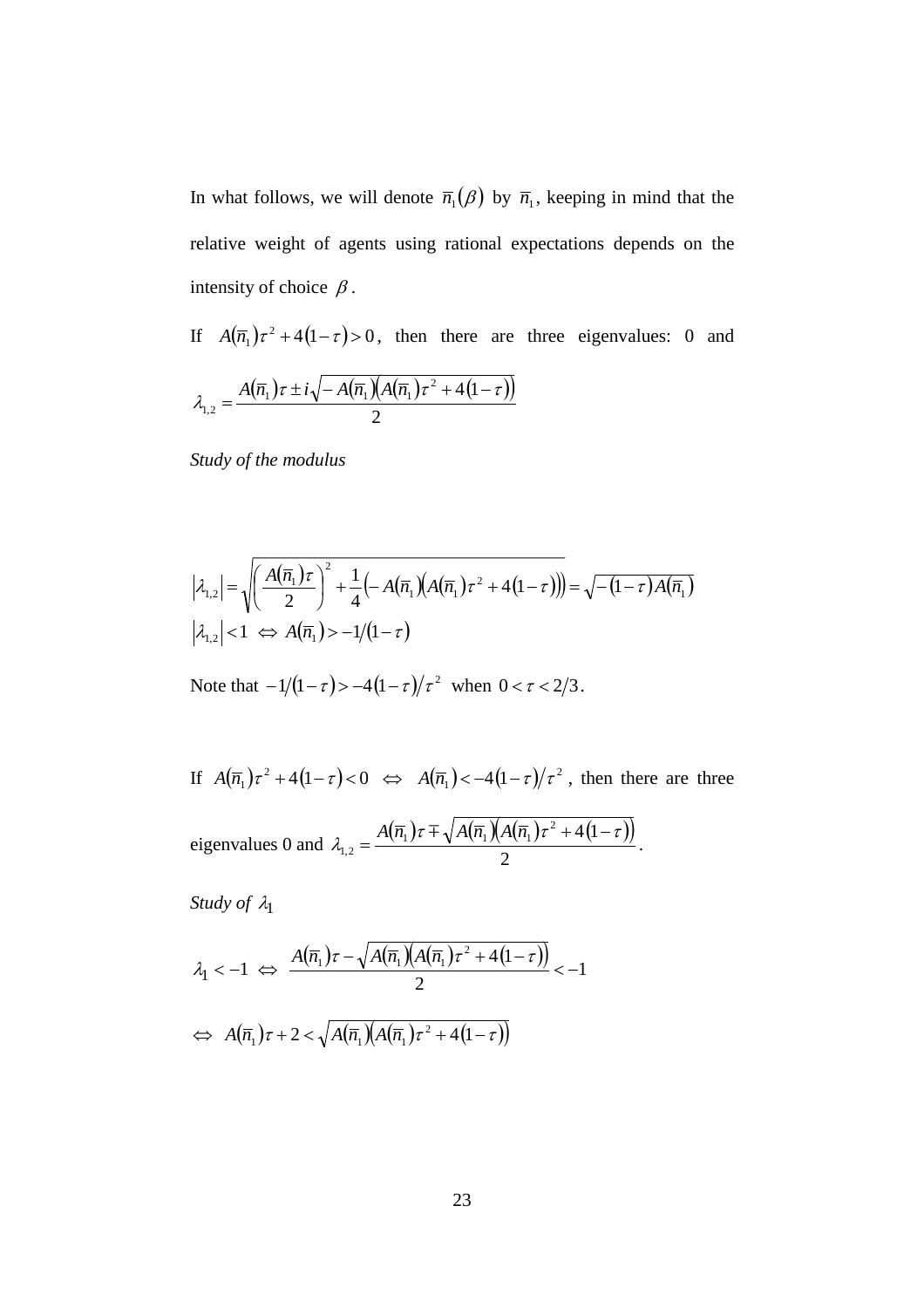If  $A(\overline{n}_1)\tau + 2 < 0 \iff A(\overline{n}_1) < -2/\tau$ , the above inequality is always true and then  $\lambda_1 < -1$  whatever  $\tau$ .

Let us now assume that  $A(\overline{n}_1) \ge -2/\tau$  and let us find the conditions for which  $-1 < \lambda_1 < 0$ . We have:

$$
-A(\overline{n}_1)\tau - 2 < -\sqrt{A(\overline{n}_1)(A(\overline{n}_1)\tau^2 + 4(1-\tau))}
$$
  
\n
$$
\Leftrightarrow A(\overline{n}_1) > -1/(2\tau - 1) \text{ if } \tau > 1/2
$$
  
\nNote that  $-1/(2\tau - 1) > -2/\tau$  when  $\tau > 2/3$ .  
\n
$$
\Leftrightarrow (-3\tau + 2)/(\tau(2\tau - 1)) < 0 \text{ if } \tau > 2/3.
$$
  
\nSo we have shown that when  $-2/\tau < -1/(2\tau - 1) < A(\overline{n}_1) < -4(1-\tau)/\tau^2$ 

and  $\tau > 2/3$ , then  $-1 < \lambda_1 < 0$ .

## *Study of*  $\lambda_2$

It is easy to check that  $-1 < \lambda_2 < 0$ .

Q.E.D.

#### **Proof of Propositions 2ii and 3ii** (we follow Kuznetsov (2000))

Our system (S') is three-dimensional and needs to be rewritten so that the steady state is at the origin.

$$
h_{t+1} = p_t
$$
  

$$
p_{t+1} = \phi(h_t, p_t, n_{1,t})
$$

 $\big)$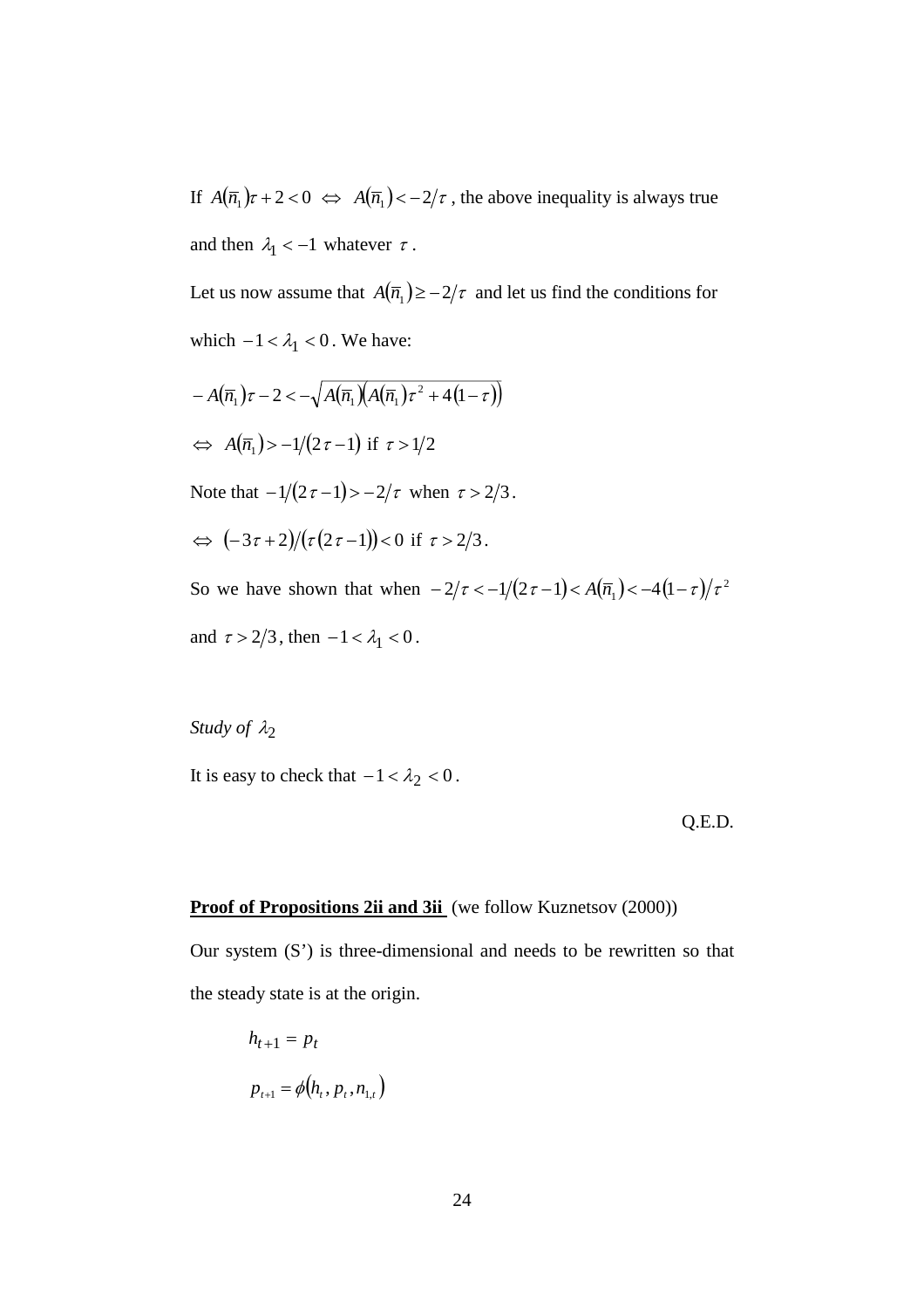$$
n_{1,t+1} = \varphi(h_t, p_t, n_{1,t})
$$

Let us denote  $m_t = n_{1,t} - \overline{n}_1$ . Then the system (S') becomes the following system (S1):

$$
h_{t+1} = p_t \tag{A.1}
$$

$$
p_{t+1} = \phi(h_t, p_t, m_t + \overline{n}_1)
$$
 (A.2)

$$
m_{t+1} = \varphi(h_t, p_t, m_t + \overline{n}_1) - \overline{n}_f = \psi(h_t, p_t, m_t)
$$
 (A.3)

The steady state is then  $(0,0,0)$ .

Let us denote (S1) as a discrete –time dynamical system:

$$
x \to f(x) \tag{A.4}
$$

We can write this system as:

$$
\tilde{x} = J x + F(x), \ x \in R^3,
$$
\n(A.5)

where  $J$  is the Jacobian matrix of  $(A.4)$  at the steady state and  $F(x) = O(|x||^2)$  is a smooth function. Let us represent its Taylor expansion in the form

$$
F(x) = \frac{1}{2}B(x, x) + \frac{1}{6}C(x, x, x) + O(|x||^{4}),
$$

where  $B(x, y)$  and  $C(x, y, z)$  are multilinear functions.

Let us first consider the Flip case (Proposition 2ii). In that case,  $A(\overline{n}_1) = -1/(2 \tau - 1)$  and  $\tau \in (2/3, 1)$ .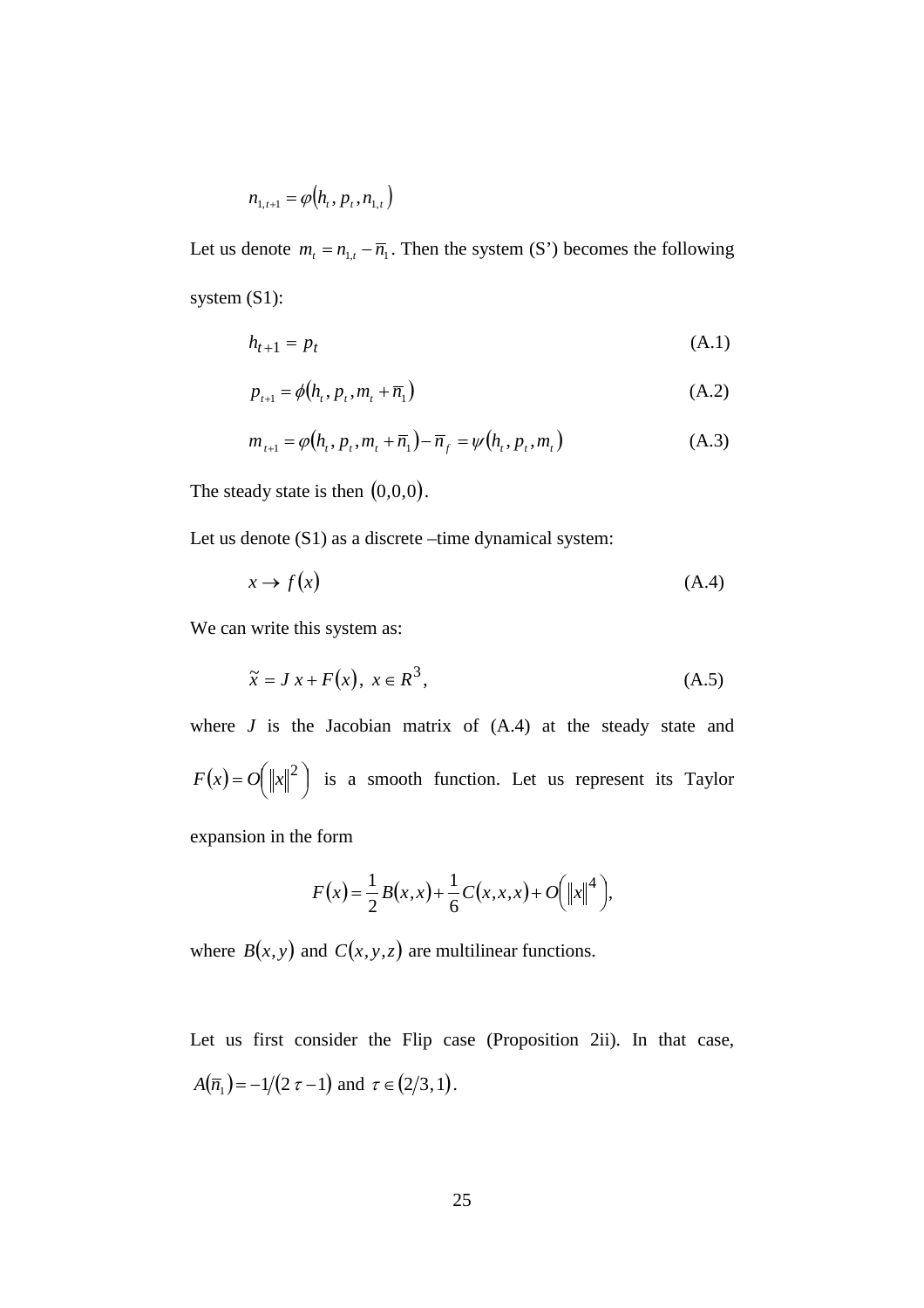The Jacobian matrix *J* of (A.4) at the steady state is:

$$
J = \begin{pmatrix} 0 & 1 & 0 \\ (\tau - 1)/(2\tau - 1) & -\tau/(2\tau - 1) & 0 \\ 0 & 0 & 0 \end{pmatrix}
$$

There are three eigenvalues: 0, -1 and  $(\tau-1)/(2\tau-1)$ . The corresponding critical eigenspace is one dimensional and spanned by an eigenvector  $q \in \mathbb{R}^3$  such that  $Jq = -q$ , where  $q^T = (1/\sqrt{2}, -1/\sqrt{2}, 0)$ . Let  $s \in R^3$  be the adjoint eigenvector, that is,  $J^T s = -s$ , where  $J^T$  is the transposed matrix of  $J$ . Normalise  $s$  with respect to  $q$  such that  $\langle s, q \rangle = 1$ , where  $s^T = \frac{\sqrt{2}}{2} (1 - \tau, 2\tau - 1, 0)$  $2 - 3$  $s^T = \frac{\sqrt{2}}{2 - 3\tau} (1 - \tau, 2\tau - 1, 0).$ 

The bilinear function  $B(x, y)$ , defined for two vectors  $x = (x_1, x_2, x_3)^T$ and  $y = (y_1, y_2, y_3)^T \in \mathbb{R}^3$  can be partitioned into three elements:

$$
B(x, y) = \begin{pmatrix} 0 \\ x_3 B_p^{1,3} y_1 + x_3 B_p^{2,3} y_2 + x_1 B_p^{1,3} y_3 + x_2 B_p^{2,3} y_3 \\ x_1 B_m^{1,1} y_1 + x_2 B_m^{1,2} y_1 + x_1 B_m^{1,2} y_2 + x_2 B_m^{2,2} y_2 \end{pmatrix}
$$

where  $B_p^{1,3} = (1 - \tau) A'(\overline{n}_1)$ ,  $B_p^{2,3} = \tau A'(\overline{n}_1)$ ,  $B_m^{1,1} = (\tau - 1)^2 \sigma$ ,

$$
B_m^{1,2} = \tau(1-\tau)\sigma
$$
, and 
$$
B_m^{2,2} = (\tau)^2 \sigma
$$
,

with  $\sigma = \beta b \operatorname{Exp} \left[ \beta \left[ \frac{A(\overline{n}_1 - 1)}{2} \right] / (1 + \operatorname{Exp} \left[ \beta \right] \right]^2$  and

$$
A'(\overline{n}_1) = \frac{2\tau b}{(2\tau - 1)} \left( \frac{1}{B + b \overline{n}_1} \right).
$$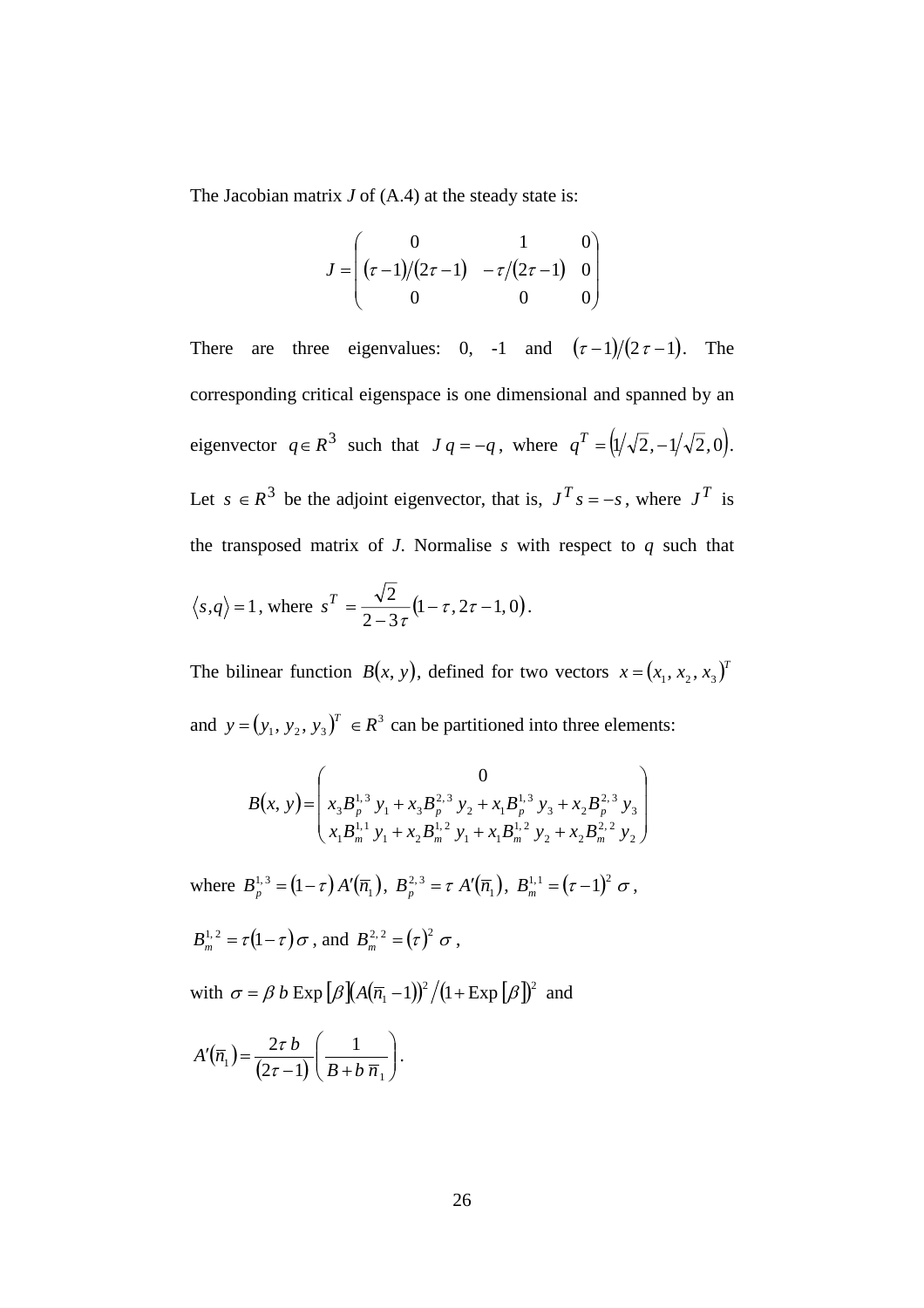We left to the reader to show that none of the elements of  $C(x, y, z)$  is relevant for us.

Following Kuznetsov, the map (A.5) can be transformed to the normal form:

$$
\widetilde{\varepsilon} = -\varepsilon + \chi(0) \, \varepsilon^3 + O\big(\varepsilon^4\big),
$$

where

$$
\chi(0) = \frac{1}{6} \langle s, C(q, q, q) \rangle - \frac{1}{2} \langle s, B(q, (J - Id)^{-1} B(q, q)) \rangle = -\frac{1}{4} \frac{(1 - 2\tau)^4}{(2 - 3\tau)} \sigma A'(\overline{n}_f)
$$

We denote by *Id* the Identity matrix.

Thus, the critical normal form coefficient  $\chi(0)$ , that determines the nondegeneracy of the Flip bifurcation and allows us to predict the direction of bifurcation of the two-period cycle, is always positive when  $\tau > 2/3$ . Therefore, the Flip bifurcation is nondegenerate and always supercritical.

Let us now consider the Neimark-Sacker case (Proposition 3ii). In that case,  $A(\overline{n}_1) = -1/(1 - \tau)$  and  $0 < \tau < 1/2$  and  $1/2 < \tau < 2/3$ .

The Jacobian matrix *J* of (A.4) at the steady state is: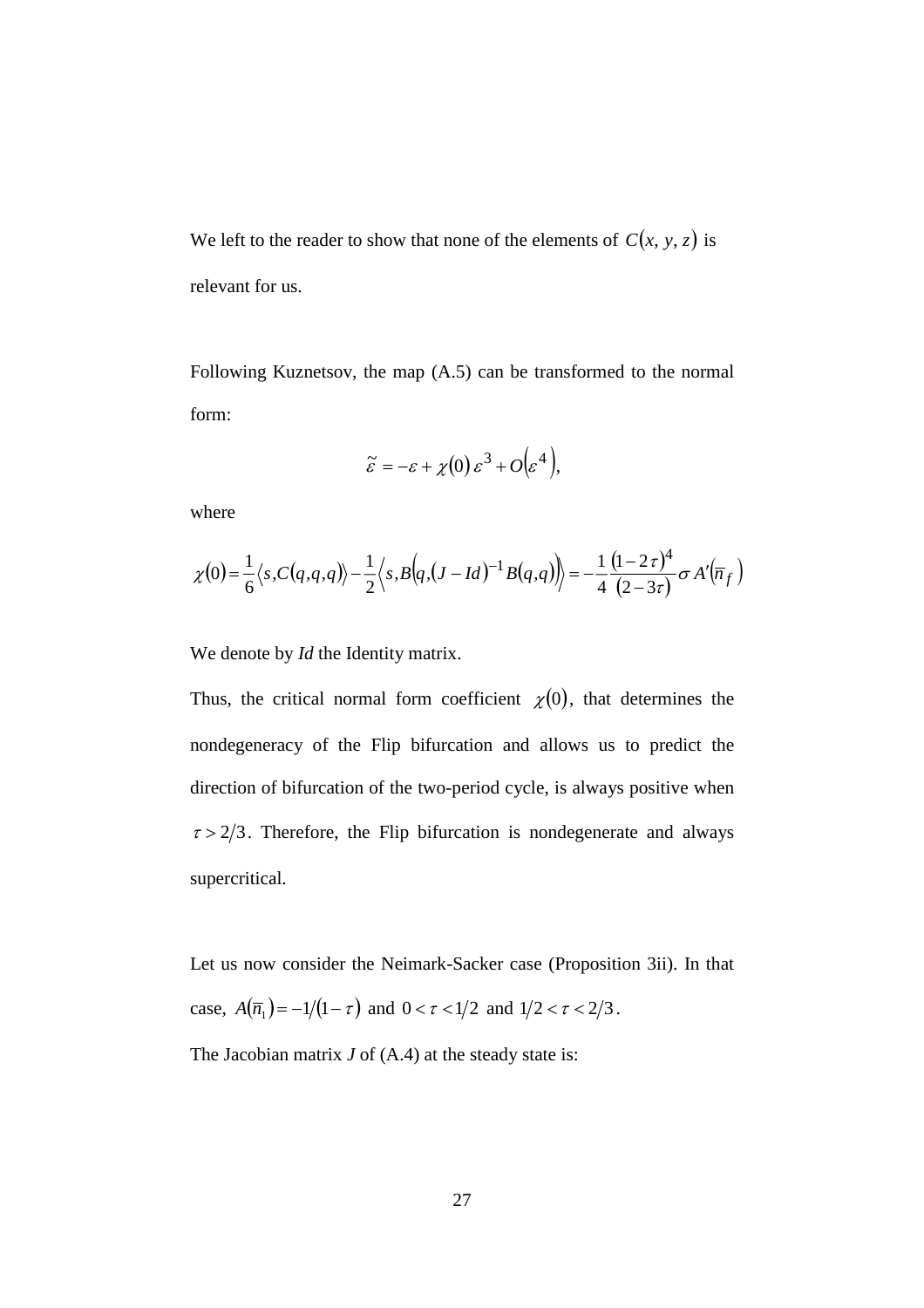$$
J = \begin{pmatrix} 0 & 1 & 0 \\ -1 & -\tau/(1-\tau) & 0 \\ 0 & 0 & 0 \end{pmatrix}
$$

There are three eigenvalues: 0 and  $(1-\tau)$  $(2 - \tau)(2 - 3\tau)$  $\frac{i \int_{\mathcal{L}} 2 - 3i j}{(1 - \tau)} = \text{Re}(\lambda) \pm i \text{Im}(\lambda)$  $\overline{\tau})(2-3\tau)$  $\tau$  $\lambda_{12} = -\frac{\tau}{2(2-\tau)(2-3\tau)} \pm i \frac{\sqrt{(2-\tau)(2-3\tau)}}{2(2-\tau)} = \text{Re}(\lambda) \pm i \text{ Im}$  $2(1$  $I_{1,2} = -\frac{\tau}{2(1-\tau)} \pm i \frac{\sqrt{(2-\tau)(2-3\tau)}}{2(1-\tau)} = \text{Re}(\lambda) \pm i \text{Im}(\lambda).$  J has a simple

pair of eigenvalues on the unit circle  $\lambda_{1,2} = e^{\pm i \theta_0}$  with  $\pi/2 < \theta_0 < \pi$ and  $\theta_0 \neq 2\pi/3$ . Let  $q \in C^3$  be a complex eigenvector corresponding to  $\lambda_1$ :

$$
J q = e^{i\theta_0} q, J \overline{q} = e^{-i\theta_0} \overline{q},
$$

 $q^T = (1, Re(\lambda) + i Im(\lambda), 0)$  and  $\overline{q}^T = (1, Re(\lambda) - i Im(\lambda), 0)$ . Introduce also

the adjoint eigenvector  $s \in C^3$  having the properties

$$
J^T s = e^{-i\theta_0} s
$$
 and  $J^T \overline{s} = e^{i\theta_0} \overline{s}$ ,

and satisfying the normalisation

$$
\langle s,q\rangle=1\,,
$$

where  $\langle s, q \rangle = \sum \overline{s}_i q_i$ *i*  $\langle s, q \rangle = \sum_{i=1}^{6} \overline{s}_i q_i$ 3 1 is the standard product in  $C^3$ ,

$$
\overline{s}^T = \frac{1}{2 \operatorname{Im}(\lambda) i} \left( -\operatorname{Re}(\lambda) + i \operatorname{Im}(\lambda), 1, 0 \right).
$$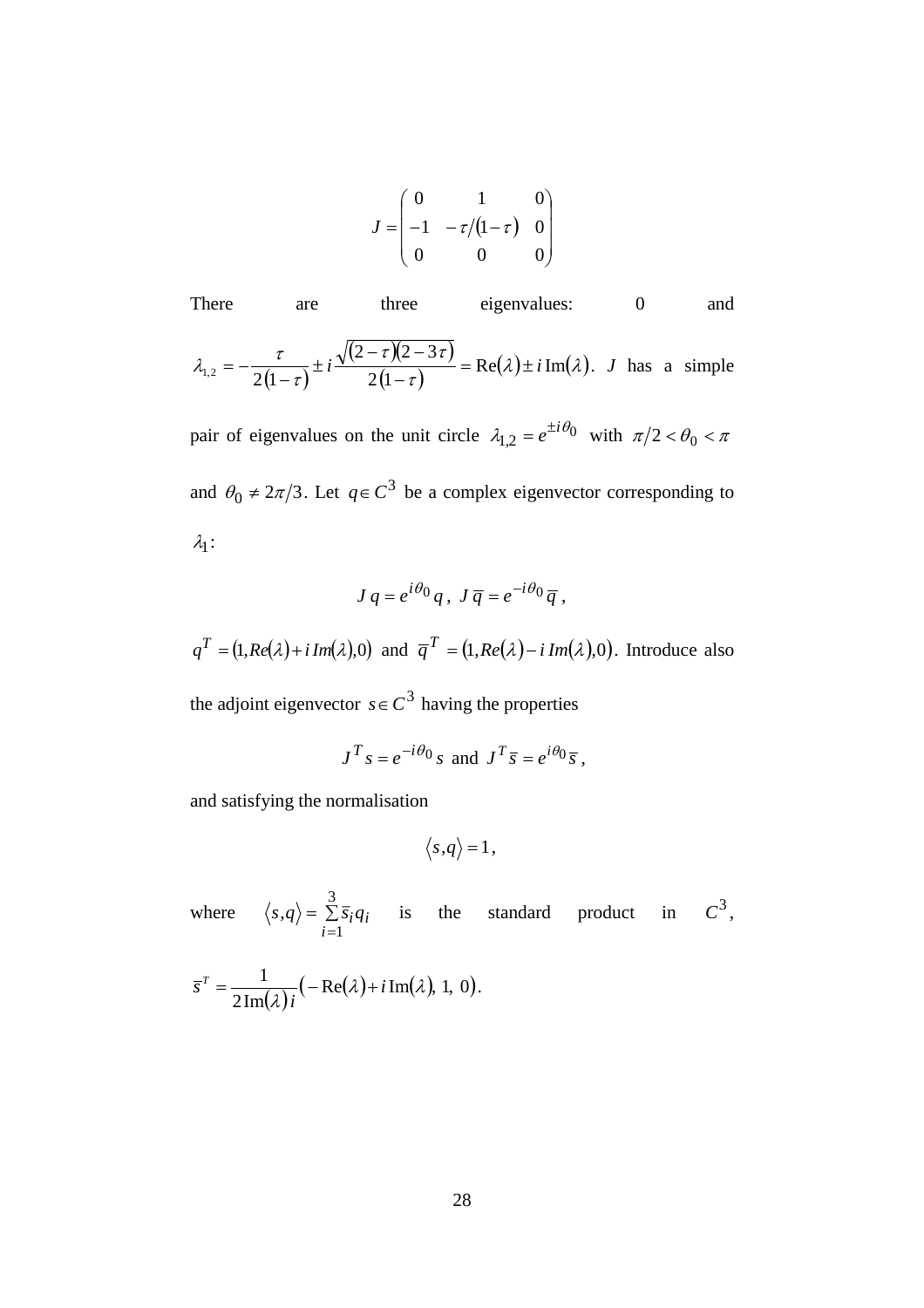Following Kuznetsov, we know that in the absence of strong resonances,

i.e.:

$$
e^{ik\theta_0} \neq 1
$$
, for  $k = 1, 2, 3, 4$ 

the map (A.5) can be transformed into

$$
\widetilde{z} = e^{i\theta_0} z \Big( 1 + \kappa(0) |z|^2 \Big) + O\Big(u^4\Big),
$$

with  $\alpha(0)$  = Re  $\kappa(0)$ , that determines the direction of the bifurcation of a closed invariant curve. This real number can be computed by the following invariant formula:

$$
\alpha(0) = \frac{1}{2} \operatorname{Re} \left\{ e^{-i\theta_0} \left[ \langle s, C(q, q, \overline{q}) \rangle + 2 \langle s, B(q, (Id-J)^{-1} B(q, \overline{q})) \rangle + \langle s, B(\overline{q}, (e^{2i\theta_0} Id - J)^{-1} B(q, q)) \rangle \right] \right\}
$$
  
Therefore,

$$
\alpha(0) = \frac{1}{2} Re \left\{ A'(\overline{n}_1) \sigma \left( \left( Re(\lambda) \tau \right) \left( \left( Im(\lambda) \tau \right)^2 - 3 L^2 \right) + L \left( L^2 - 3 \left( Im(\lambda) \tau \right)^2 \right) + \frac{\left( L^2 + \left( Im(\lambda) \tau \right)^2 \right)^2}{2} \right) \right\}
$$

where  $L = \tau - 1 - \tau^2/(2(\tau - 1))$ 

The coefficient  $\alpha(0)$  is always negative when  $\tau \in (0, 0.203817) \cup (0.59299, 2/3)$ . Therefore, the Neimark-Sacker bifurcation is nondegenerate and supercritical on these intervals.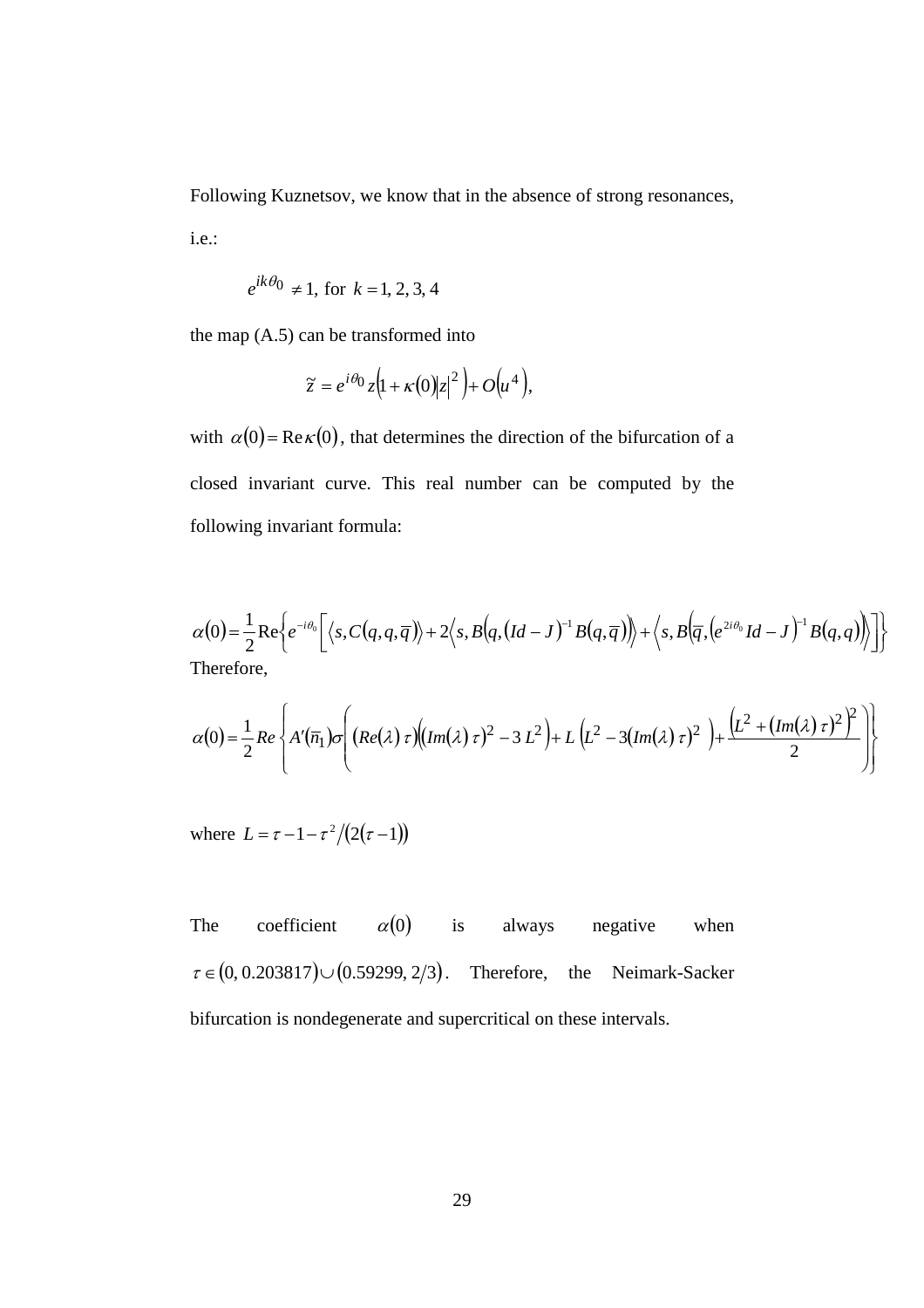Let us now see what happens when  $\theta_0 = 2\pi/3$ . Recall the findings of the corollary. When  $\tau = 0.5$  (and  $A(\overline{n}_f) = -2$ ), the stationary equilibrium undergoes a strong resonance 1:3 as  $\theta = 2\pi/3$ , see Kuznetsov (2000) p. 397.

Finally, when  $\tau = 2/3$ , the two curves of the Neimark-Sacker bifurcation and of the Flip bifurcation intersect. The steady state has a double –1 eigenvalue, a codim-2 bifurcation occurs (See Frouzakis *et al*., 1991, p. 85).

Q.E.D.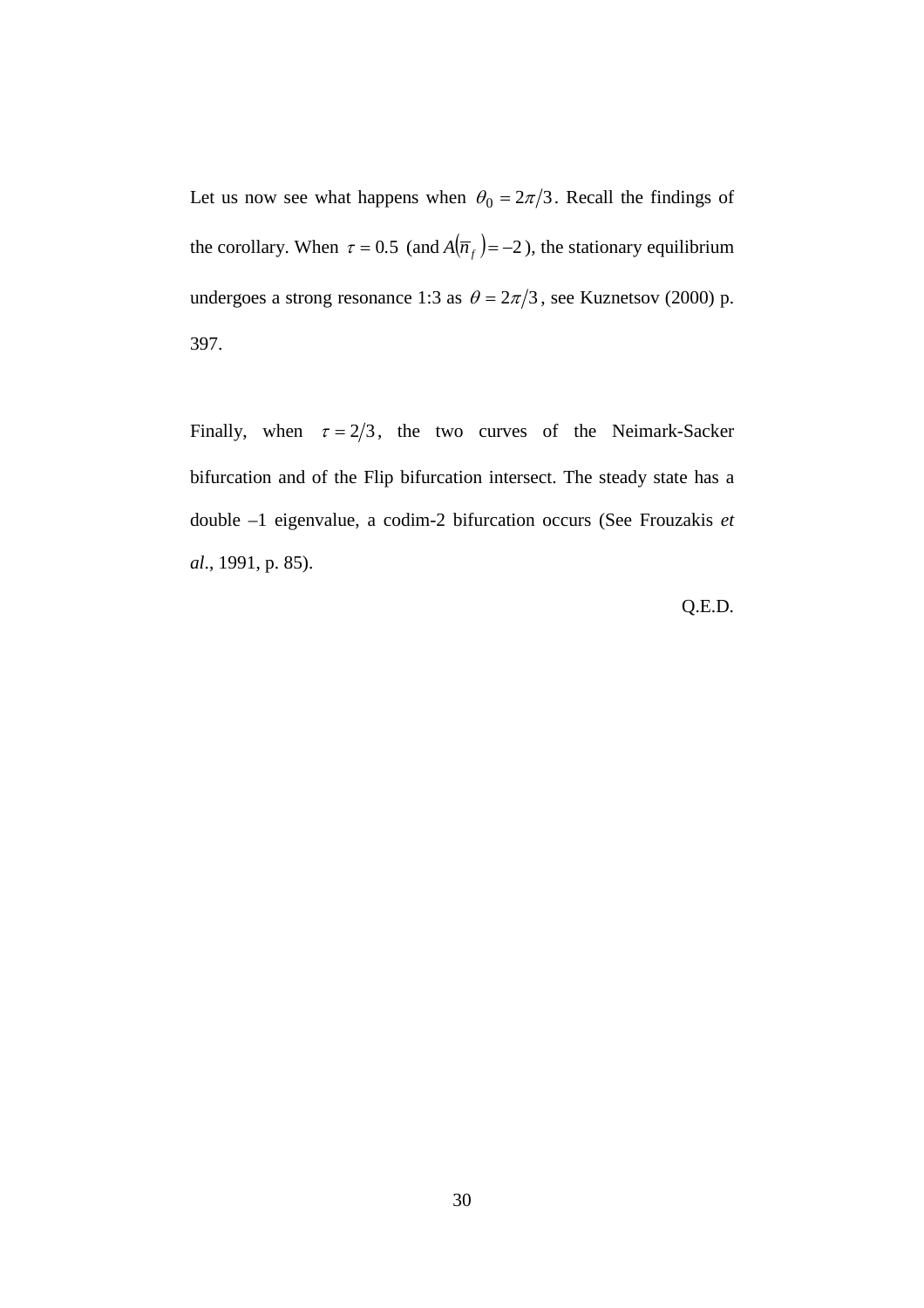